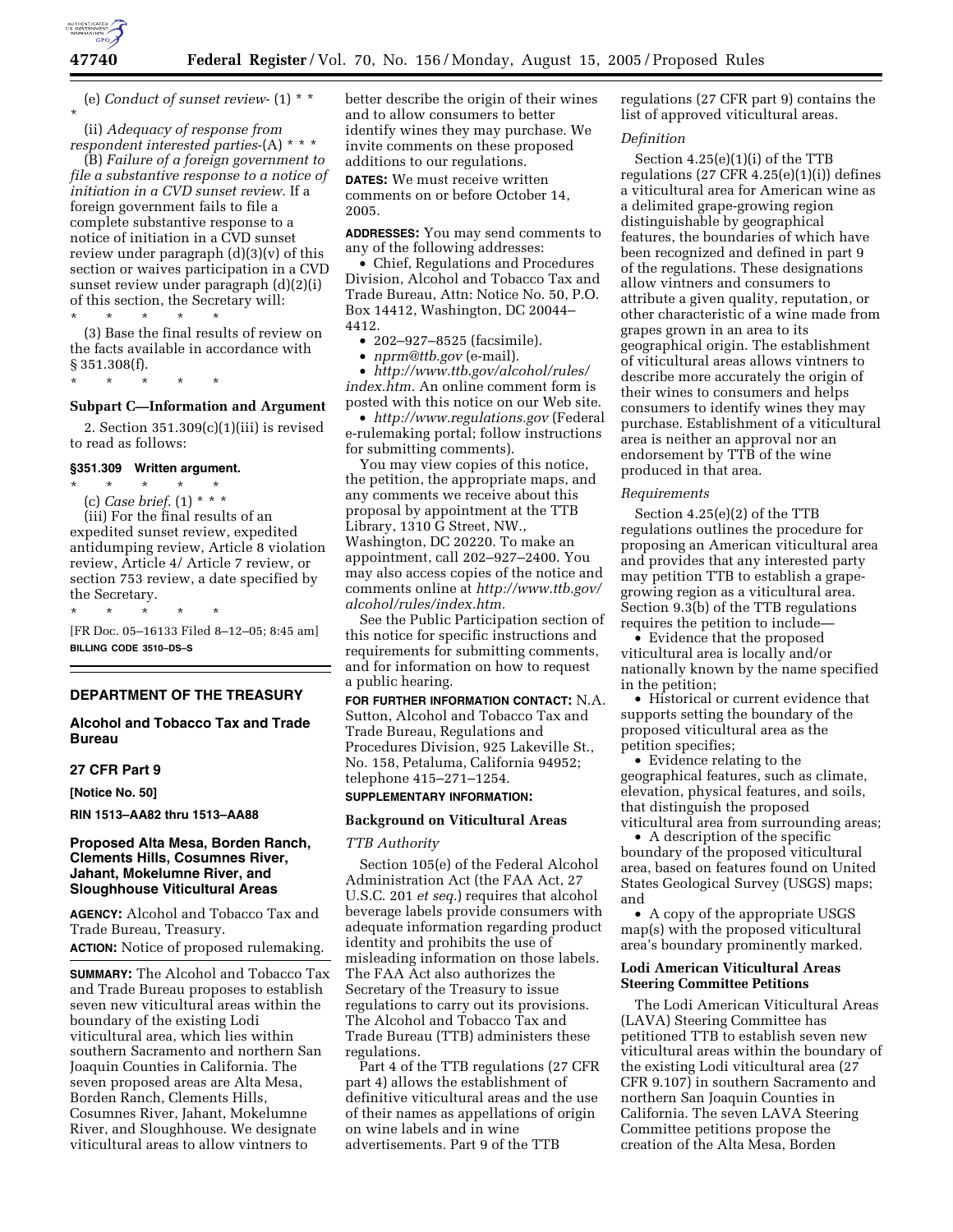Ranch, Clements Hills, Cosumnes River, Jahant, Mokelumne River, and Sloughhouse viticultural areas. The 16 wine industry members that comprise the committee state that their proposal subdivides the existing Lodi area into ''seven smaller viticultural areas of distinction.''

The establishment of the seven proposed viticultural areas would not in any way affect the existing 551,500-acre Lodi viticultural area. The Lodi area will continue as a single American viticultural area within its current boundary. However, TTB notes that the seven proposed areas fall entirely within the 458,000 acres within the original 1986 boundary of the Lodi viticultural area and thus, as proposed, would not include any of the 93,500 acres added to the Lodi area when it was expanded along its western and southern borders in 2002. (See T.D. ATF–223, published in the **Federal Register** on February 13, 1986 (51 FR 5324) for the Lodi viticultural area as originally defined. See T.D. ATF–482, published in the **Federal Register** on September 4, 2002 (67 FR 56481), for the Lodi area expansion in 2002.)

# *Proposed Viticultural Areas— Background*

## Location

The proposed Cosumnes River, Alta Mesa, and Sloughhouse viticultural areas lie, respectively, in the northwestern, north-central, and northeastern portions of the existing Lodi viticultural area and are entirely within Sacramento County. The proposed Clements Hills and Mokelumne River areas cover, respectively, the southeastern and southwestern portions of the existing Lodi viticultural area and are entirely within San Joaquin County. The proposed Borden Ranch and Jahant areas cover, respectively, the eastcentral and central portions of the existing Lodi viticultural area and lie in portions of both Sacramento and San Joaquin Counties.

The Cosumnes River flows southwest across the Sacramento County, portion of the Lodi viticultural area and crosses the proposed Sloughhouse, Alta Mesa and Cosumnes River viticultural areas. The Cosumnes River joins the Mokelumne River, which flows west, then northwest, through the San Joaquin County portion of the Lodi area. The Mokelumne River crosses the proposed Clements Hills and Mokelumne River viticultural areas, and forms a portion of the southwestern boundary of the

proposed Jahant area. Neither river touches the proposed Borden Ranch viticultural area.

Summary of Distinguishing Features

According to the LAVA Steering Committee petition, climate data—such as temperature, precipitation, and wind patterns—outline the distinctive microclimates of the seven proposed viticultural areas. To varying degrees, the petition notes, the Lodi viticultural area's climate is affected by its inland San Joaquin valley location between the Sierra Nevada Range to the east and the Sacramento Delta, with its Pacific coast marine influence, to the west.

Differences in topography, elevation, and soils also help to distinguish the seven proposed areas from one another, according to the petition. In addition, the LAVA Committee uses the Storie Index (Huntington, 1992) to rate the agricultural potential of the soils within the seven proposed viticultural areas. This index ranges from 100 points for highly suitable soils to 0 points for unsuitable soils. The petition notes that Storie Index ratings for the seven proposed areas range from 95 to 15 points.

The table below lists the general features of each of the seven proposed viticultural areas as outlined in the LAVA Steering Committee petition:

| Name of proposed viticultural area | Total acreage                                                      | Relative growing<br>*season length | Storie (soil) index                                                    | Location within<br>the Lodi<br>viticultural area                                                            |
|------------------------------------|--------------------------------------------------------------------|------------------------------------|------------------------------------------------------------------------|-------------------------------------------------------------------------------------------------------------|
|                                    | 55.400<br>70.000<br>85,400<br>54.700<br>28,000<br>85.700<br>78.800 |                                    | $25 - 40$<br>$15 - 30$<br>$15 - 30$<br>25–40<br>$80 - 95$<br>$15 - 30$ | north-central.<br>east-central.<br>southeast.<br>$24-40$ northwest.<br>central.<br>southwest.<br>northeast. |

*\** 1 = coolest; 4 = warmest.

In addition, the LAVA Steering Committee petition provided an overview of each proposed area's grapegrowing environment, which we outline in this table:

| Proposed viticultural<br>area | Description                                                                                                                                                                                                                                       |
|-------------------------------|---------------------------------------------------------------------------------------------------------------------------------------------------------------------------------------------------------------------------------------------------|
| Alta Mesa                     | Intermediate-elevation river terraces and fans; prairie environment; San Joaquin soil series of intermediate age; heavy,<br>red, clay loams; slightly warmer and less windy climate than the lowlands to the west; primarily red grape varietals. |
| Borden Ranch                  | High elevations, very old river terraces and hills; oldest valley floor soils; vernal pools and prairie mound environment<br>with high ridges; windy, and warmer, and wetter climate than lowlands to the west; primarily red grape varietals.    |
| Clements Hills                | High-elevation river terraces and hills with older soils and volcanic sediments; woodland environment; warmer and wet-<br>ter climate than lowlands to the west; primarily red grape varietals.                                                   |
| Cosumnes River                | Low-elevation meadows and riverbank woodland environment; diversity of young soils along floodplain and sloughs with<br>patches of intermediate-age soils on river terraces and fans; cool and windy climate; primarily white grape varietals.    |
| Jahant                        | Intermediate elevations with erosion, dissected river terraces and old floodplain deposits; soils are sandy at surface and<br>older and cemented at sub-surface depths; cool and breezy climate; both red and white grape varietals.              |
| Mokelumne River               | Intermediate-to-low-elevation alluvial fan; prairie environment; distinctive soils; cool and windy climate; both red and<br>white grape varietals.                                                                                                |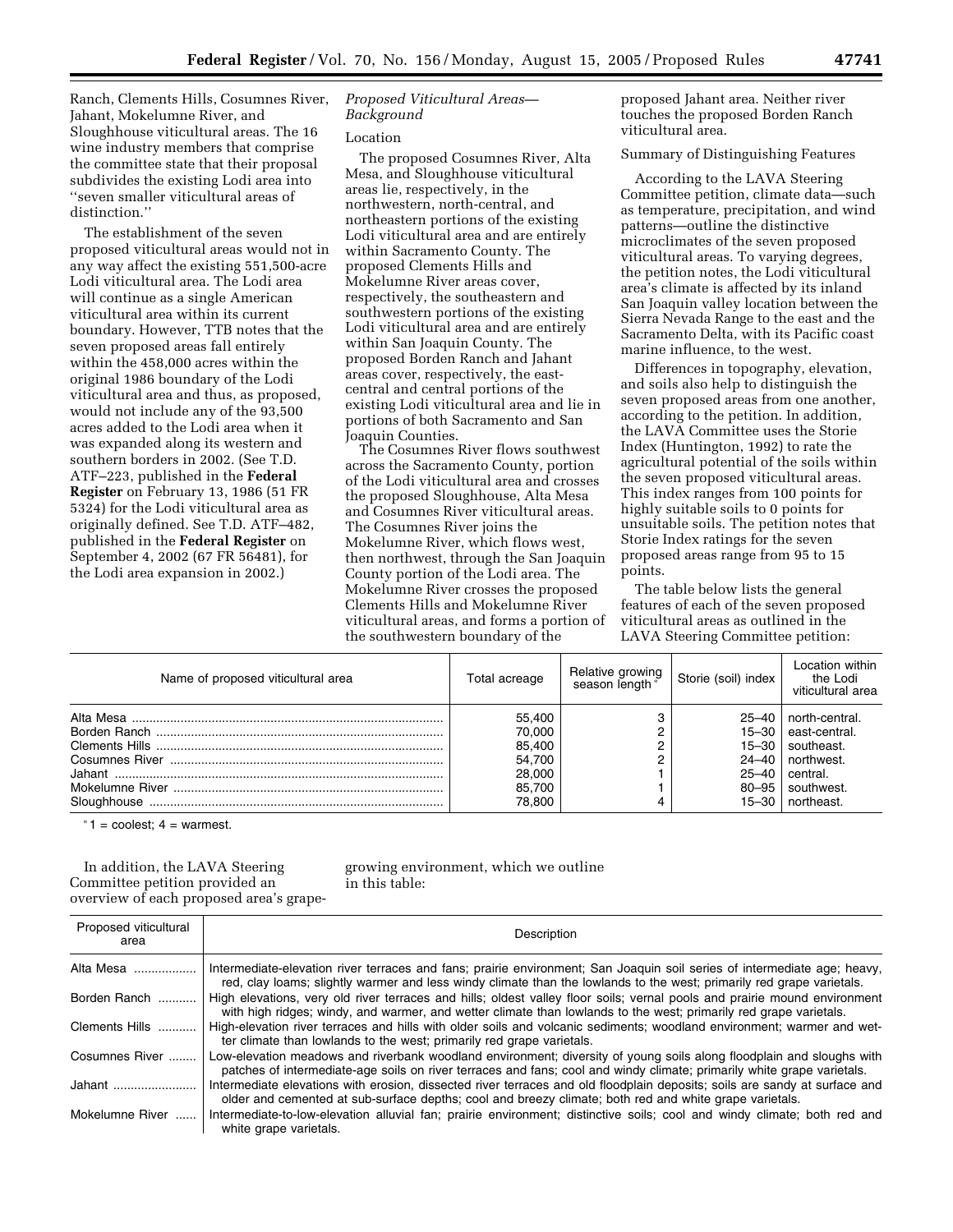| Proposed viticultural<br>area | Description                                                                                                                                                                                                 |
|-------------------------------|-------------------------------------------------------------------------------------------------------------------------------------------------------------------------------------------------------------|
| Sloughhouse                   | High-elevation river terraces and low bedrock hills of the Sierra Range; older soils; woodland environment; warmer and<br>wetter climate than the lowlands to the west; both red and white grape varietals. |

## **The Seven Proposed Viticultural Areas**

Below, we discuss the name and boundary evidence and distinguishing features for each of the seven viticultural areas proposed by the LAVA Steering Committee.

# **Alta Mesa**

The proposed Alta Mesa viticultural area is located in Sacramento County in the north-central portion of the established Lodi viticultural area, approximately 21 miles south of the city of Sacramento and 13 miles north of the city of Lodi. The proposed area covers 55,400 acres, of which approximately 5,000 acres are planted to grapes, according to the LAVA Steering Committee petition. This irregularly shaped, five-sided area is 13.3 miles long north to south, and 8.3 miles wide at its widest point east to west. The Alta Mesa region's ''tabletop'' landform and the Joaquin soil series are the proposed area's distinctive and unifying features, the petition states.

Below, we summarize the evidence presented in the Alta Mesa petition.

# *Name Evidence*

The petition explains that the name ''Alta Mesa,'' which means ''high table'' in Spanish, reflects California's history under Spanish-controlled Mexico. The petition states that local ranchers, farmers, and winemakers refer to this region within the existing Lodi viticultural area as ''Alta Mesa,'' and notes that the name is also used for places within the proposed viticultural area. The Alta Mesa Farm Bureau Hall, which is listed on the National Register of Historic Places, is on Alta Mesa Road, while the Alta Mesa Fair is held in Elk Grove and the Alta Mesa Dairy is in Wilton, both of which are within the proposed area's boundary.

The name ''Alta Mesa'' also appears four times on the USGS Sloughhouse map within the proposed viticultural area's boundaries. The map shows the 138-foot high Alta Mesa benchmark and the Alta Mesa Community Hall in section 9, and the Alta Mesa Gun Club in section 8, T6N, R7E. Alta Mesa Road runs along the northern and eastern boundaries of section 5, T6N, R7E, and continues onto the USGS Clay, California, map. The road serves as part of the Alta Mesa viticultural area's proposed eastern boundary.

#### *Boundary Evidence*

The Alta Mesa tabletop landform and the extent of the Joaquin soil series generally outline the boundary of the proposed Alta Mesa viticultural area, according to the petition. The petition explains that the American and Cosumnes Rivers have built up intermediate elevation river terraces and alluvial fans, which form the proposed area's tabletop or ''mesa,'' the elevation of which gently rises from approximately 35 feet in the west to 135 feet in the east.

The proposed Alta Mesa area's northern boundary coincides with the established Lodi viticultural area's boundary at Sheldon Road in Sacramento County. According to the petition, eroded terrain and a change in soil types mark the proposed area's southern boundary at the Dry Creek estuary. Changes in elevation from Alta Mesa's tabletop landform, the petition explains, mark the proposed area's eastern and western boundary lines. Also, the petition notes, the proposed area's western boundary marks a transition to the warmer climate of the proposed Cosumnes River viticultural area. In addition, the proposed Alta Mesa area is bordered on the east by the proposed Sloughhouse and Borden Ranch viticultural areas, and, to the south, by the proposed Jahant area.

# *Distinguishing Features*

#### Topography

The proposed Alta Mesa viticultural area's tabletop or mesa-like landform is one of the area's most distinctive and unifying features, the petition states. The proposed Alta Mesa area sits on intermediate elevation river terraces and alluvial fans, and, despite some depressions and mounds, the area has a generally flat surface. This tabletop landform peaks at 138 feet in its northeast corner and gradually declines to 35 feet along its western side. To the east of the proposed Alta Mesa area, the Sierra Range foothills begin to rise within the proposed Sloughhouse viticultural area. To the proposed Alta Mesa area's immediate west, the proposed Cosumnes River viticultural area has lower elevations that almost dip to mean sea level. Deer Creek and the lower course of the Cosumnes River run parallel and southwest through the proposed area.

# Soils

The San Joaquin soil series, which covers about 90 percent of the Alta Mesa region, is also a distinctive feature of the proposed viticultural area, the petition states. The petition explains that this soil series consists of dense, heavy clay that limits rooting depth and the need for irrigation. Classified as Abruptic Durixeralfs, the San Joaquin soils have high percentages of clay and gravel, and intensive reddening and cementation caused by silica, clay, and iron. This soil series has intermediate-age parent materials, 12,000 to 45,000 years old, from stage 2 of the late Pleistocene glacial age, making these some of the oldest soils within the established Lodi viticultural area, according to the petition.

The San Joaquin soil series, the petition emphasizes, creates a distinctive and beneficial viticultural environment in the proposed Alta Mesa viticultural area. The Storie Index, which rates soils from 0 to 100 points for potential agricultural use (100 being most suitable), places the Alta Mesa soils between 25 and 40 points of suitability.

#### Climate

The petition uses data from the Lodi, Sacramento, Folsom, and Camp Pardee weather stations, which are located close to the proposed Alta Mesa viticultural area. Climatically, the petition states, the proposed Alta Mesa area is a transitional region that is warmer than the other proposed viticultural areas within the existing Lodi viticultural area, except for Sloughhouse, which is further inland to the east of the proposed Alta Mesa area. The petition states that the proposed Alta Mesa area's mean annual temperature is 60.5 degrees Fahrenheit. The average growing season degree-day total \* for the proposed Alta Mesa viticultural area, according to the petition, is more than 100 degree days over that of the cooler, proposed Cosumnes River viticultural area to its west and the proposed Borden Ranch and Clements Hills viticultural areas to

<sup>\*</sup> During the growing season, one degree day accumulates for each degree Fahrenheit that a day's average temperature is above 50 degrees, which is the minimum temperature required for grapevine growth. See ''General Viticulture,'' by Albert J. Winkler, University of California Press, 1974.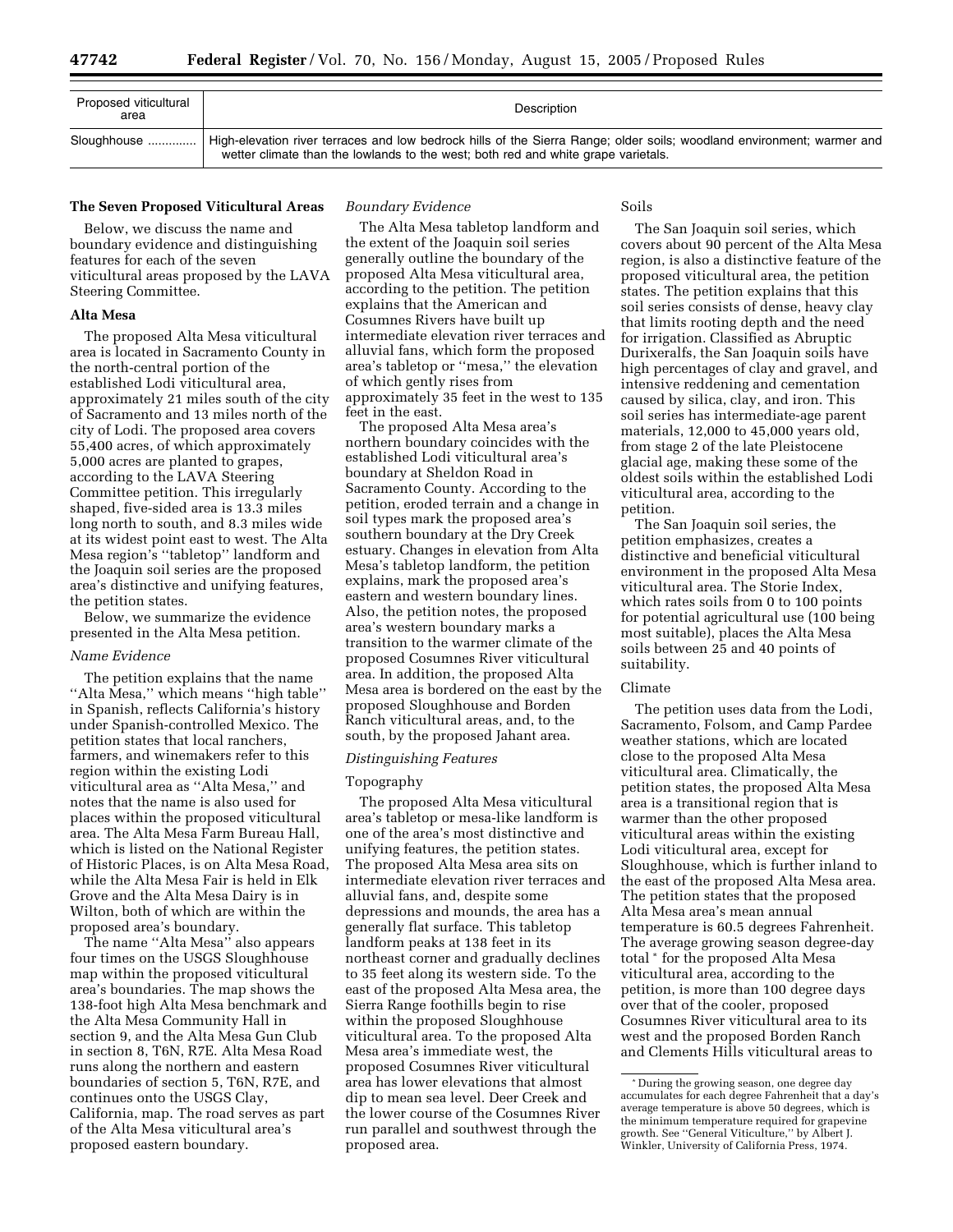its east and southeast. Also, the petition continues, the warmer Alta Mesa area is more than 200 degree days higher than the proposed Jahant and Mokelumne River viticultural areas to its south, which are closer to the Sacramento Delta's cooling winds.

The sea breeze from the Pacific Ocean that funnels through the Carquinez Straits and the Sacramento Delta, the petition explains, cools the overall Lodi area. However, this natural air conditioning gradually decreases in intensity and disperses as it flows inland from west to east. As measured across the northern portion of the existing Lodi viticultural area from west to east, these marine winds are strongest in the proposed Cosumnes River viticultural area, less intense in the proposed Alta Mesa area, and weakest in the proposed Sloughhouse area.

Winter fog is also common in the proposed Alta Mesa viticultural area, the petition explains, due to seasonal standing water and cold-air drainage from the foothills to the east. This fog slightly decreases the Alta Mesa area's growing season degree-day total, according to the petition, by limiting the springtime heating of the soil and vines. In addition, the petition notes, the proposed Alta Mesa viticultural area's elevation provides a buffer between this fog from the west and the proposed Sloughhouse viticultural area to the east.

The average annual rain total in the proposed Alta Mesa viticultural area, according to petition evidence, is 18.5 inches. This amount, the petition notes, is less than the 23-inch annual average in Sloughhouse to the east and more than the 14 to 17.5-inch average in regions to Alta Mesa's immediate south.

## **Borden Ranch**

The proposed Borden Ranch viticultural area is located in southern Sacramento and northern San Joaquin Counties in the east-central portion of the established Lodi viticultural area, approximately 27 miles southeast of the city of Sacramento and 13 miles north of the city of Lodi. Covering 70,000 acres, the petition notes that approximately 11,000 acres within the proposed Borden Ranch area are planted to grapes. Located between the Sierra Foothills to the east and the San Joaquin Valley to the west, the proposed area has a distinctive terrain of old alluvial fans, river terraces and plains, and high elevations, according to the LAVA Steering Committee petition.

Below, we summarize the evidence presented in the Borden Ranch petition.

# *Name Evidence*

In 1864, Ivey Lewis Borden established the Borden Ranch in this area, and local residents have used the name ever since, according to the petition. For example, the petition notes an August 16, 1929, Stockton Daily Evening Record article reporting on a barn fire on the Borden Ranch that killed a famous horse. More recently, the Borden Ranch name appeared in a court case and related news media stories involving a developer who sued the U.S. Army Corps of Engineers over wetlands issues, and the petition included a January 6, 2003, Sacramento Business Journal article on the case.

The petition states that since the 1970s, when the Burton and Dedomenico families began the first major grape plantings within the proposed area, local residents have also come to know Borden Ranch for its grape growing. Since that time, the petition continues, Sutter Home, Mondavi, and Delicato have also planted vineyards in the proposed area. The petition also claims that between 1995 and 1996, the single largest vineyard expansion in California history occurred in this area.

In addition, the petition includes articles from the April 8, 2003, Stockton Record and the April 18, 2003, Modesto Bee that discuss recent vineyard development around Clay Station. Named for a popular stagecoach stop from the California Gold Rush days and located on the historic Borden Ranch, Clay Station is noted for its rich reddish clay soils and large stones, which provide for well-drained soil for grape growing, according to the Stockton Record article.

The petition also included statements from local residents regarding the use of the Borden Ranch name. For example, Jeff Sparrowk, a longtime Clements-area rancher, notes that the Borden Ranch is well known for its quality grazing land and vineyards. Robert Disch, a Borden Ranch-area farmer, states that Borden Ranch has become well known since vineyard development began there in the 1970s. He adds, ''We are happy to see the notoriety of this region increasing and can declare that the Borden Ranch has a well-known history in our community.''

Wine industry publications have also taken notice of the Borden Ranch area, according to several articles supplied with the petition. An article titled ''Lodi & the Sacramento Valley Vintage 2000'' from the Wine Institute's ''Harvest 2000'' publication comments on the ''enormous quality potential'' of newer grape growing areas ''such as Borden

Ranch.'' The Spring 2002 edition of the ''V&E Trellis Wire,'' a publication of the Department of Viticultural and Enology at the University of California-Davis, includes an article about a student field trip to the Lodi-Woodbridge wine region. The article describes the students' visit to the Borden Ranch, which it characterized as a 4,000-acre vineyard region.

# *Boundary Evidence*

The proposed Borden Ranch viticultural area lies between the Sierra Range foothills to the east and the San Joaquin Valley to the west. The proposed area's northern and southern boundaries are based on two generally parallel streams—the Laguna, a tributary of the Cosumnes River, in the north, and Dry Creek, a tributary of the Mokelumne River, in the south. Both flow northeast to southwest from the Sierra Foothills to the San Joaquin Valley.

The stream deposits from the Laguna and Dry Creek are the distinguishing and unifying feature of the proposed Borden Ranch viticultural area, according to the petition. The proposed area's predominant geographical features are the high elevation, older river terraces and hills located within the watersheds of the Laguna and Dry Creek. These deposits and river terraces, the petition explains, extend from the Laguna in the north to near Liberty Road at the area's proposed southern boundary near Dry Creek. As a result, the proposed Borden Ranch area's northern boundary follows the path of the Laguna, while Dry Creek runs slightly north of the proposed area's southern boundary. The petition uses roads to mark the proposed area's eastern and western boundaries.

# *Distinguishing Features*

# Topography

As explained in the petition, the proposed Borden Ranch viticultural area has distinctive terrain due to its location between the Laguna and Dry Creek streams and its location at the base of the Sierra Foothills. The river terraces and stream deposits left by the Laguna and Dry Creek throughout the proposed Borden Ranch area are its distinguishing and unifying feature, according to the petition. The petition notes that the proposed area's lower, western elevations also have prairie mounds and vernal pools along these river terraces. Hills and ridges, which are the eroded remnants of very old river deposits, are found near the Sierra Foothills in the proposed area's higher eastern elevations. In addition, the petition states, the oldest alluvial fans in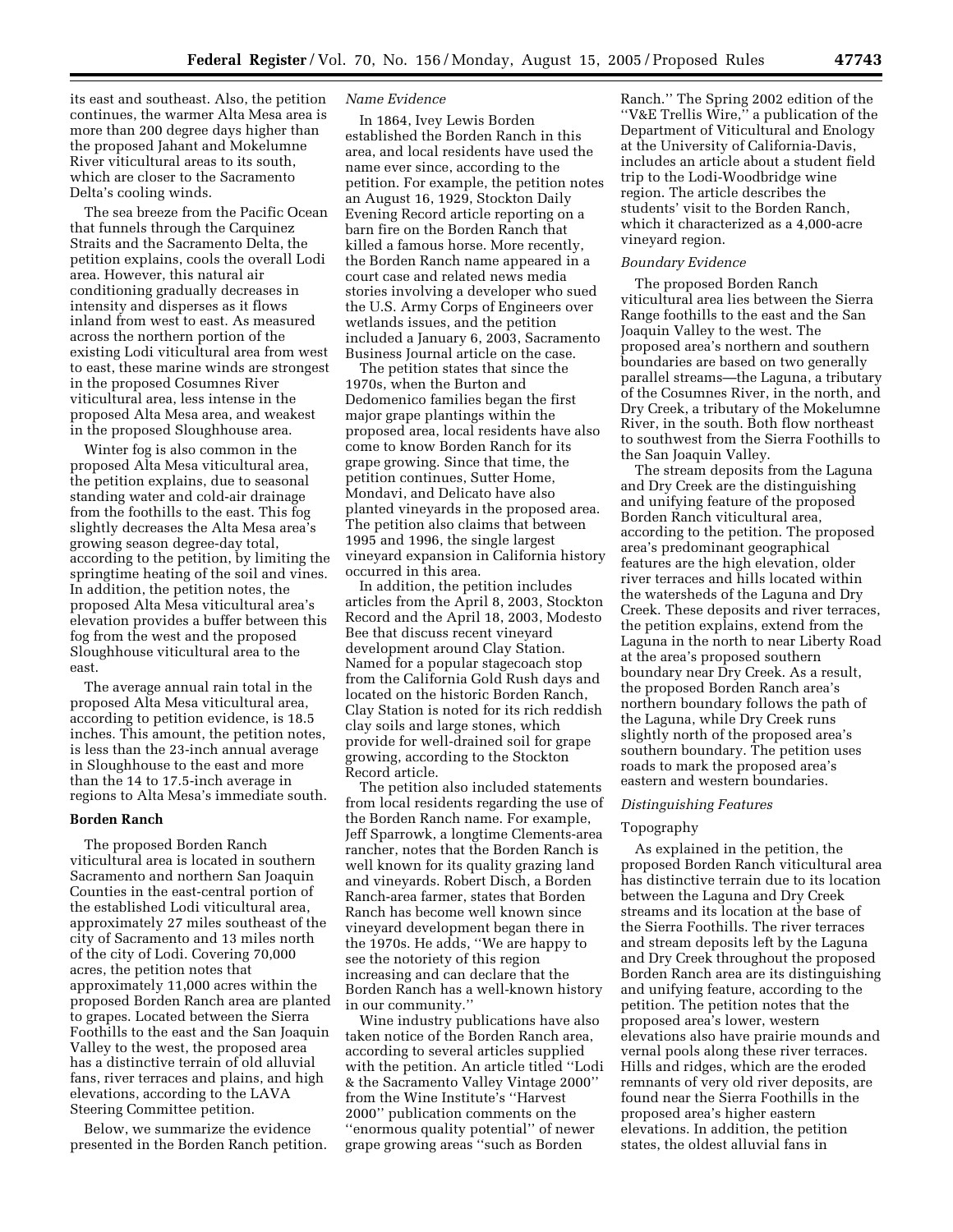Sacramento and San Joaquin Counties are found in the eastern portion of the proposed area close to the Sierras.

The proposed Borden Ranch viticultural area inclines upward toward the Sierra Range, from 73 feet in elevation along its western boundary to 520 feet along its eastern border, a rise of 447 feet. While these elevations and rise are similar to the proposed Sloughhouse viticultural area to the north of the Borden Ranch area, the proposed Alta Mesa and Jahant areas to the west of Borden Ranch have peak elevations of only 137 feet and 105 feet, respectively. The existing Lodi viticultural area's eastern boundary also marks the eastern limit of the proposed Borden Ranch area—beyond which lies the higher elevations and more mountainous terrain of the Sierra Foothills.

## Soils

The terrain within the proposed Borden Ranch viticultural area exceeds 700,000 years in age, and is distinctively older than the terrain found in the other six proposed Lodi viticultural areas, according to the petition. In addition, the petition notes, the oldest valley soils in the Lodi region are found on the tops of the terraces above the streams in the proposed Borden Ranch area. These old Durixeralfs soils, the petition states, include the Redding, Hicksville, Corning, and Yellowlark soil series.

In contrast, the petition states that the surface terrain in the proposed Sloughhouse viticultural area to the north of the Borden Ranch area and in the proposed Clements Hills viticultural area to its south is from 125,000 and 250,000 years old, respectively, to 700,000 years old. Additionally, the proposed Borden Ranch viticultural area's soils contain a large percentage of surface and below ground rock cobble, or stones, a feature unique to this area, according to the petition.

## Climate

The petition incorporates data from the Lodi, Sacramento, Folsom, Camp Pardee, and Stockton weather stations, which are located near the proposed Borden Ranch viticultural area. The proposed Borden Ranch area, the petition notes, has a greater diversity of topographic-climatic vineyard sites than any of the other six areas proposed for establishment within the existing Lodi viticultural area. As the petition explains, vineyards within the proposed Borden Ranch area are found on hilltops or slopes, and in flat valley floors, facing different compass directions. These topographic variables, the petition states, are responsible for differences of

sun, temperature, soil, water, and windiness in the vineyards.

The proposed Borden Ranch area, according to the petition, is windier, warmer, and wetter, than the lowland regions to its west. The combination of cooling Sacramento Delta breezes from the west and cold air drainage from the Sierra Foothills to the east, the petition explains, generates high wind intensity and duration in the proposed Borden Ranch area. The petition notes that this windswept environment, in conjunction with the area's hills and stony soils, creates high water evaporation conditions in the vineyards that lessen the vigor of the grapevine growth.

While the Borden Ranch area's growing season degree day total is similar to that of the other six proposed Lodi viticultural areas, its annual mean temperature of 60.4 degrees Fahrenheit is slightly warmer than the other six proposed areas, with the exception of the Sloughhouse area to its north. Annual rainfall in the Borden Ranch area is 20 inches, which is less than the 23 inches of the Sloughhouse area to the north, the petition states, with the other proposed Lodi viticultural areas averaging as low as 14 inches of annual rainfall.

# **Clements Hills**

Located in northern San Joaquin County, the proposed Clements Hills viticultural area occupies much of the southeastern portion of the established Lodi viticultural area, approximately 41 miles southeast of Sacramento and 13 miles east of the city of Lodi. Covering 85,400 acres, of which approximately 16,000 acres are planted to grapes, the LAVA Steering Committee petition states that the proposed Clements Hills viticultural area is a hilly transitional region between the low, flat San Joaquin Valley floor to the west and the progressively higher Sierra Foothills to the east. The petition adds that the proposed area's high elevation river terraces and rounded hilltops distinguish it from surrounding grapegrowing regions.

Below, we summarize the evidence presented in the Clements Hills petition.

# *Name Evidence*

The small town of Clements is located in the northern portion of the proposed Clements Hills viticultural area and is shown on the USGS Clements map and on California highway maps. According to the petition, Thomas Clements, who had settled in the region in 1857, donated 25 acres of land in 1882 to develop the town as a stop on the San Joaquin and Sierra Nevada Railroad. Named for its benefactor, the town

served as a shipping point for the region's grain, wool, hops, fruit, and other agricultural commodities.

The proposed "Clements Hills" viticultural area name combines the town's name with a reference to the proposed area's hilly terrain. Local residents, realtors, and members of the wine industry, the petition states, commonly use the Clements Hills name to refer to the land within the proposed area's boundaries. For example, realtor Tad Platt states that while marketing materials formerly referred to the ''rolling hills of Clement,'' the area has become better known simply as ''Clements Hills'' in recent years. Farmer Wesley Breitchenbucher and businessman Jeff Myers, whose families have lived in the Clements area for generations, also indicate that the proposed area is known as Clements Hills, according to the petition. The petition quotes Mr. Myers as stating that ''the red, shallow soils of the Clements Hills'' has attracted many vineyards and ranchette developments in the past decade. In addition, the petition notes the use of the Clements Hills name on the label of Vino Con Brio's 2001 Sangiovese wine.

## *Boundary Evidence*

The high elevation river terraces and hills formed by the Mokelumne River, along with the region's older soils, distinguish the proposed Clements Hills area from surrounding areas, according to the petition. The Clements Hills area's proposed northern boundary, along Liberty Road, approximates the northern edge of the higher and older Mokelumne River terraces, the petition explains. The petition adds that, north of the proposed boundary, elevations decrease in the proposed Borden Ranch viticultural area due to the more eroded land found in the vicinity of Dry Creek.

The Clements Hills proposed eastern boundary follows the San Joaquin County line, separating the proposed area from the more mountainous Amador, Calaveras, and Stanislaus Counties. These county lines, according to the petition, mark the transition from the rolling hills of the Clements Hills region to the Sierra Foothills more mountainous environment.

The Clements Hills proposed southern boundary line follows the Calaveras River as it meanders west from the Sierra Foothills to the San Joaquin Valley. To the north of the Calaveras River, within the proposed area's boundaries, the terrain is made up primarily of hills from older Mokelumne River deposits, the petition explains. Also, the petition states, the Calaveras River's alluvial terrace and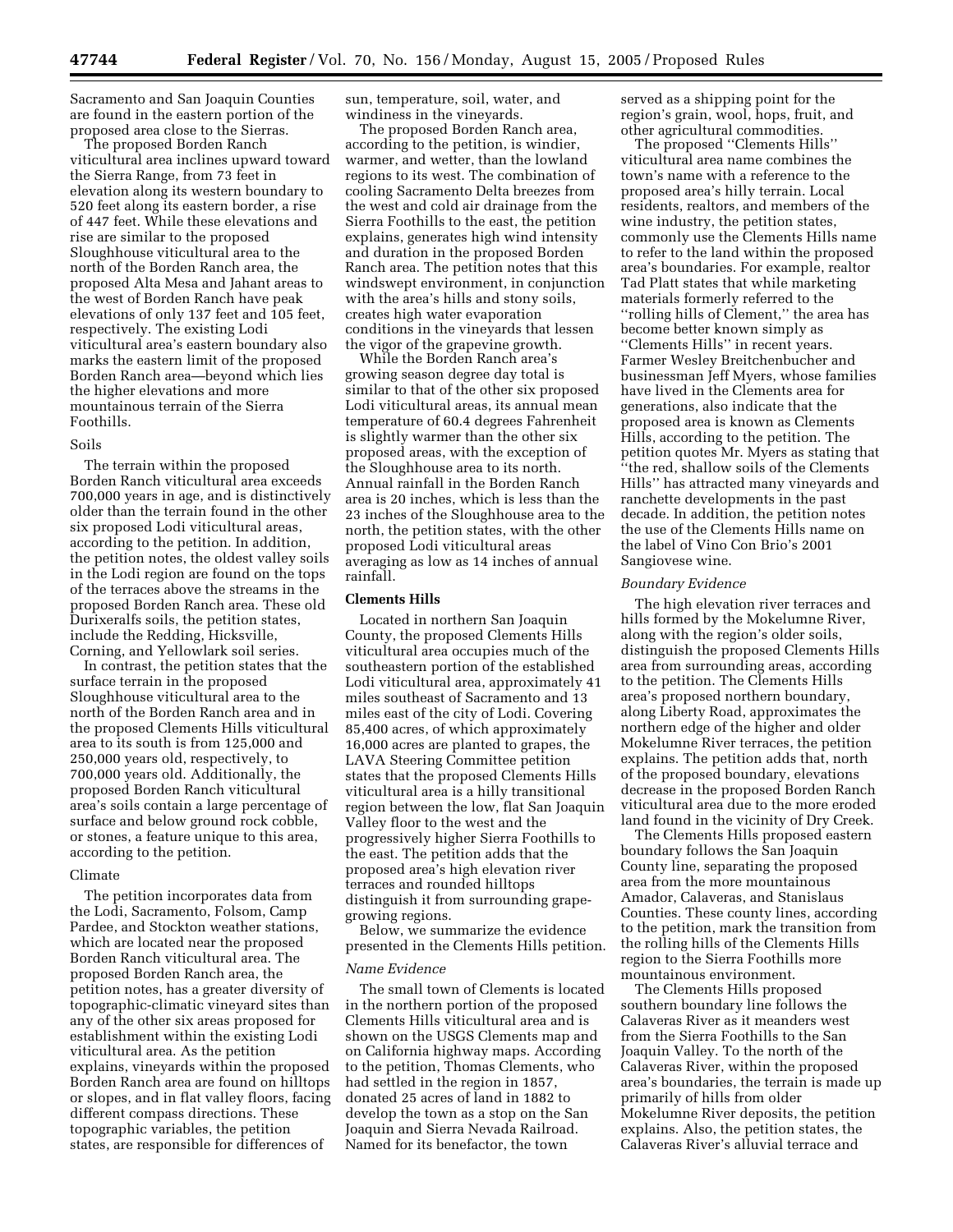fan deposits become progressively younger as one moves south from the proposed area's southern boundary.

The Clements Hills proposed western boundary is along Jack Tone and Elliott roads. To the east of these roads within the proposed area, the petition explains, the terrain consists primarily of hilly deposits from the older alluvial terraces and fans. The petition adds that to the west of Jack Tone and Elliott roads beyond the Clements Hills area, the hilly terrain gives way to younger, sandier, and lower alluvial fan formations and eventually the flat San Joaquin valley floor.

# *Distinguishing Features*

## Topography

The proposed Clements Hills viticultural area is located between the flat, low elevations of the San Joaquin Valley floor to its west and the higher Sierra Foothills elevations to its east, according to the petition. Elevations within the proposed boundary area increase from a low of 90 feet on its western, San Joaquin Valley side to greater than 400 feet high at its eastern boundary line, according to the provided USGS maps. The petition also notes that the hilltops within the Clements Hills proposed viticultural area are distinctively convex and rounded. The Clements Hills, the petition states, contrast with the flat valley terrain to the west, the flat hilltops of the proposed Borden Ranch viticultural area to the north, and the more mountainous environment of the Sierras. Through time and weather, the petition adds, the bluffs and terraces of the Mokelumne River have become smooth topped, rolling hills that extend toward the proposed Clements Hills area's southern boundary at the Calaveras River.

# Soils

The petition explains that the soils found within the proposed Clements Hills proposed viticultural area are old and primarily classified as Haploxerailfs, Durixeralfs, and Palexeralfs. These brown, red and yellow loams, clay loams, and clays, the petition states, principally belong to the Redding, Cometa, Yellowlark, and Montpellier soil series. Also, the petition notes, these low vigor soils have higher water holding capacities than the stony soils to the north in the proposed Borden Ranch viticultural area, but less than the loamy soils to the west in the proposed Mokelumne River area. Using a scale of 0 to 100, with 0 most unsuitable for agriculture and 100 most suitable, the Storie Index rates the

soils in the proposed Clements Hills viticultural area at between 15 and 30, according to the petition.

# Climate

Using data from the Lodi, Sacramento, Folsom, Stockton, and Camp Pardee weather stations, which are located close to the proposed Clements Hills viticultural area, the petition states that the proposed Clements Hills viticultural area is warmer and wetter than the regions to its west. While the mean annual temperature of the proposed Clements Hills viticultural area is 60.5 degrees Fahrenheit, which is similar to the other proposed Lodi viticultural areas, the Clements Hills area growing season annual degree-day total is approximately 100 degree days more than the proposed Mokelumne River and Jahant viticultural areas to the west, according to the petition.

The petition notes that fog is less frequent in the proposed Clements Hills viticultural area than in lower elevation, San Joaquin valley floor areas to its west and, therefore, the proposed area receives more hours of warming sunshine. Reduced winds also help warm the proposed Clements Hills area, according the petition. Although the proposed area receives consistent Sacramento Delta breezes, the hilly terrain of the proposed Clements Hills area, the petition notes, reduces the marine wind speed and movement across the proposed area. Air drainage from the higher slopes to the east, the petition adds, reduces frost occurrences in the proposed viticultural area as well.

Rainfall in the proposed Clements Hills viticultural area averages 21 to 22 inches annually, according to the petition, which is more than the lower elevation Jahant and Mokelumne River areas to its west and the Borden Ranch area to its north receive. The petition explains that the proposed Clements Hills area's hilly topography and its location just west of the Sierra Mountains bring more rain to the area since these higher elevations cause moisture-laden Pacific air to rise, forcing the air's moisture to condense and fall to the ground.

## **Cosumnes River**

The proposed Cosumnes River viticultural area is in the northwestern portion of the existing Lodi viticultural area, approximately 20 miles south of the city of Sacramento and 14 miles north of the city of Lodi. Approximately 3,000 acres of the 54,700 acres within the proposed Cosumnes River viticultural area are currently planted to grapes, according to the petition. The climate of the proposed viticultural

area, most notably a relatively cool and windy growing season, as well as its young, alluvial soils and low-elevation terrain distinguish the proposed area from surrounding areas, according to the petition.

Below, we summarize the evidence presented in the Cosumnes River petition.

## *Name Evidence*

The May 2001 California State Automobile Association ''Central California'' map shows the Cosumnes River from its headwaters in the Sierra Range to its confluence with the Mokelumne River between Walnut Grove and Thornton, California. The lower portion of the river flows through the proposed Cosumnes River viticultural area. The USGS quadrangle maps for Bruceville, Elk Grove, and Galt, California, which are used to define portions of the proposed Cosumnes River viticultural area boundary, identify the Cosumnes River and show its northeast-to-southwest path through the proposed area. The LAVA Committee considered using the ''Upper Cosumnes'' and ''Lower Cosumnes'' names for the proposed ''Sloughhouse'' and ''Cosumnes River'' viticultural areas, respectively, but believes the proposed name choices are more appropriate.

As noted in the petition, the Cosumnes River name is associated with other places within the proposed viticultural area. For example, the Cosumnes River Preserve, located between Interstate Highways 5 and State Route 99 in southern Sacramento County, is also prominently shown on the California State Automobile Association's Central California map. The petition explains that this Nature Conservancy preserve, a 1,450-acre protected natural area and wildlife habitat, is in the heart of the proposed Cosumnes River viticultural area. Also, Cosumnes River College is located in the suburbs of Sacramento, just north of the proposed area's northern boundary.

Historically, the petition explains, the name ''Cosumnes'' comes from the Native American Miwok people's term for ''salmon people.'' The petition adds that an alternative Miwok translation is ''the place of the koso berry.'' John Sutter, an early settler, provides an 1841 written reference to the term ''Cosumnes River,'' the petition states, and 1845 and 1848 maps by John Fremont label this waterway as the ''Cosumnes River.'' The March 1, 1851, edition of the Stockton Times, in describing the region, states: ''Some of the earlier settlements made in this country were along the Cosumnes''.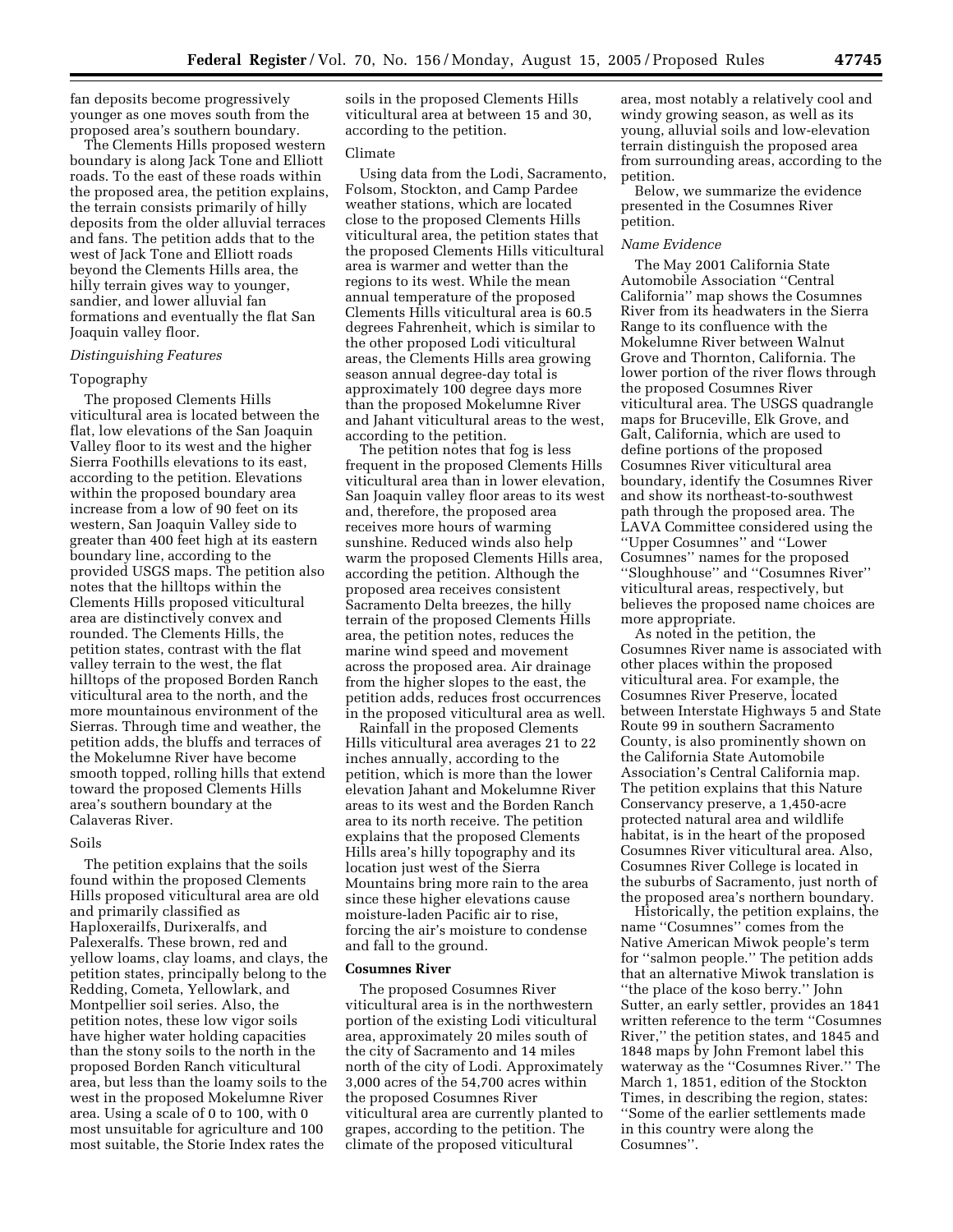## *Boundary Evidence*

The existing Lodi viticultural area boundary marks the limits of the proposed Cosumnes River viticultural area to the north and west. To the east, the proposed Cosumnes River viticultural area shares a boundary with the proposed Alta Mesa viticultural area, and, to the south, with the proposed Jahant and Mokelumne River viticultural areas. A portion of the Mokelumne River marks the proposed area's southern boundary line.

The proposed Cosumnes River viticultural area lies south of the city of Sacramento and borders the west side of the town of Galt. The proposed area primarily produces white wine grape varietals, as compared to red grape varietals in areas to the east and a mixture of red and white grape varietals in areas to the south.

## *Distinguishing Features*

The relatively cool and windy growing season of the proposed Cosumnes River viticultural area, its young, alluvial soils, and its lowelevation terrain distinguish the proposed area from surrounding areas, according to the petition.

## Topography

The petition explains that the proposed Cosumnes River viticultural area topography includes wetlands, natural and artificial levees, sloughs, streams, and the Cosumnes River. In addition, the Mokelumne River marks a portion of the area's southern boundary. A large alluvial fan crosses the proposed Cosumnes River viticultural area and slopes towards its southwest corner.

The low elevations found in the proposed Cosumnes River viticultural area distinguish it from the surrounding, higher-elevation areas, the petition states. At its southwestern corner, where the Cosumnes River joins the Mokelumne River, the elevation of the proposed Cosumnes River viticultural area dips to almost sea level. Elevations within the proposed area gradually rise to a high point of 48 feet at its southeast corner, according to the provided UGSS maps. In contrast, the petition notes, the proposed Alta Mesa viticultural area, to the east of the proposed Cosumnes River viticultural area, has elevations to 138 feet. To the south, the proposed Jahant viticultural area rises to 80 feet in elevation, and the proposed Mokelumne River viticultural area rises to 85 feet, according to the petition.

# Soils

The proposed Cosumnes River viticultural area, the petition explains, is dominated by young, alluvial soils

that distinguish it from the surrounding areas. The petition notes that 60 percent of the agricultural land within the proposed area is covered by a series of younger alluvial and organic soils, Xerothents and Histosols. These younger soils, the petition continues, predominate in the lower areas, including the floodplains, sloughs, and wetlands, and around the Cosumnes River and its tributaries along the western side of the proposed viticultural area. The intermediate-age, deep reddish, gravelly clay loam soils of the San Joaquin series cover the remaining 40 percent of the agricultural land within the proposed Cosumnes River viticultural area, according to the petition. These soils, classified as Abruptic Durixeralfs, have good waterholding capacity and moderate fertility.

To the east of the proposed Cosumnes River viticultural area, the proposed Alta Mesa viticultural area soils are of intermediate age, and about 90 percent of its soils are from the San Joaquin series, according to the petition. To the south, the proposed Jahant and Mokelumne River viticultural areas have a combination of young and intermediate in age soils. According to the petition, the Storie Index, which rates soils from 0 to 100 points for potential agricultural use, places the Cosumnes River soils at between 24 and 40 points for suitability.

#### Climate

The petition provides statistics and data from the Lodi, Sacramento, and Folsom weather stations, which are close to the proposed Cosumnes River viticultural area. Overall, according to the petition, the proposed Cosumnes River viticultural area has a cool and breezy climate.

The proposed Cosumnes River viticultural area has a mean annual growing season temperature of approximately 60 degrees Fahrenheit and intermediate level winds, the petition explains. The surrounding areas to the north and east are warmer and have less wind than the proposed Cosumnes River viticultural area, according to the petition. Also, to the south, the proposed Jahant and Mokelumne River viticultural areas are cooler and have stronger marine winds. The petition adds that the Pacific Ocean's cooling breezes funnel eastward through San Francisco's Golden Gate, the Carquinez Strait, and the Sacramento Delta to reach the Lodi area. These marine breezes cool the Lodi area's lower elevations, including the Cosumnes River floodplain and the areas to the river's south. The intensity and effect of these cooling winds,

according to the petition, dissipate as they continue eastward over the proposed Cosumnes River viticultural area to the proposed Alta Mesa and Sloughhouse viticultural areas.

The petition states that maritime and inland fog is persistent in the low elevations of the proposed Cosumnes River viticultural area. This fog cools the proposed viticultural area more than the surrounding areas, which are less influenced by the maritime winds. The annual precipitation within the proposed Cosumnes area is 17.4 inches, according to the petition, which is more than the low elevation areas to its immediate south, but less than the high elevation regions to the north and east of the proposed viticultural area's boundaries.

## **Jahant**

The proposed Jahant viticultural area is located in the center of the existing Lodi viticultural area, about 29 miles south of the city of Sacramento and 7 miles north of the city of Lodi. Currently, approximately 8,000 acres of the 28,000 acres within the proposed Jahant viticultural area are planted to grapes, according to the petition. The pink Jahant loam soil found in the proposed viticultural area is its most distinguishing characteristic, according to the petition, giving the Jahant area a unique grape-growing environment. Also, the petition notes that the proposed Jahant viticultural area's climate is cooler, dryer, and windier than most of the other proposed viticultural areas discussed in this notice. The petition adds that the terrain within the proposed Jahant viticultural area is noted for its river terraces and old floodplain deposits.

Below, we summarize the evidence presented in the Jahant petition.

#### *Name Evidence*

The ''Jahant'' name is associated with the central portion of the established Lodi viticultural area in southern Sacramento and northern San Joaquin Counties, according to the petition. The name comes from Peter Jahant and several of his brothers, all 1850s settlers to the area, the petition states. The Jahant family settled and successfully farmed in the Acampo area of the Lodi region, and, in 1912, Peter Jahant's son Charles planted 130 acres to grapes on the original family farm and on additional purchased land.

Jahant Slough and Jahant Road, a light-duty, east-west road, are shown on the Lodi North and Lockeford USGS maps, in the approximate center of the proposed Jahant viticultural area. Also, Jahant Road is shown in sections B–4,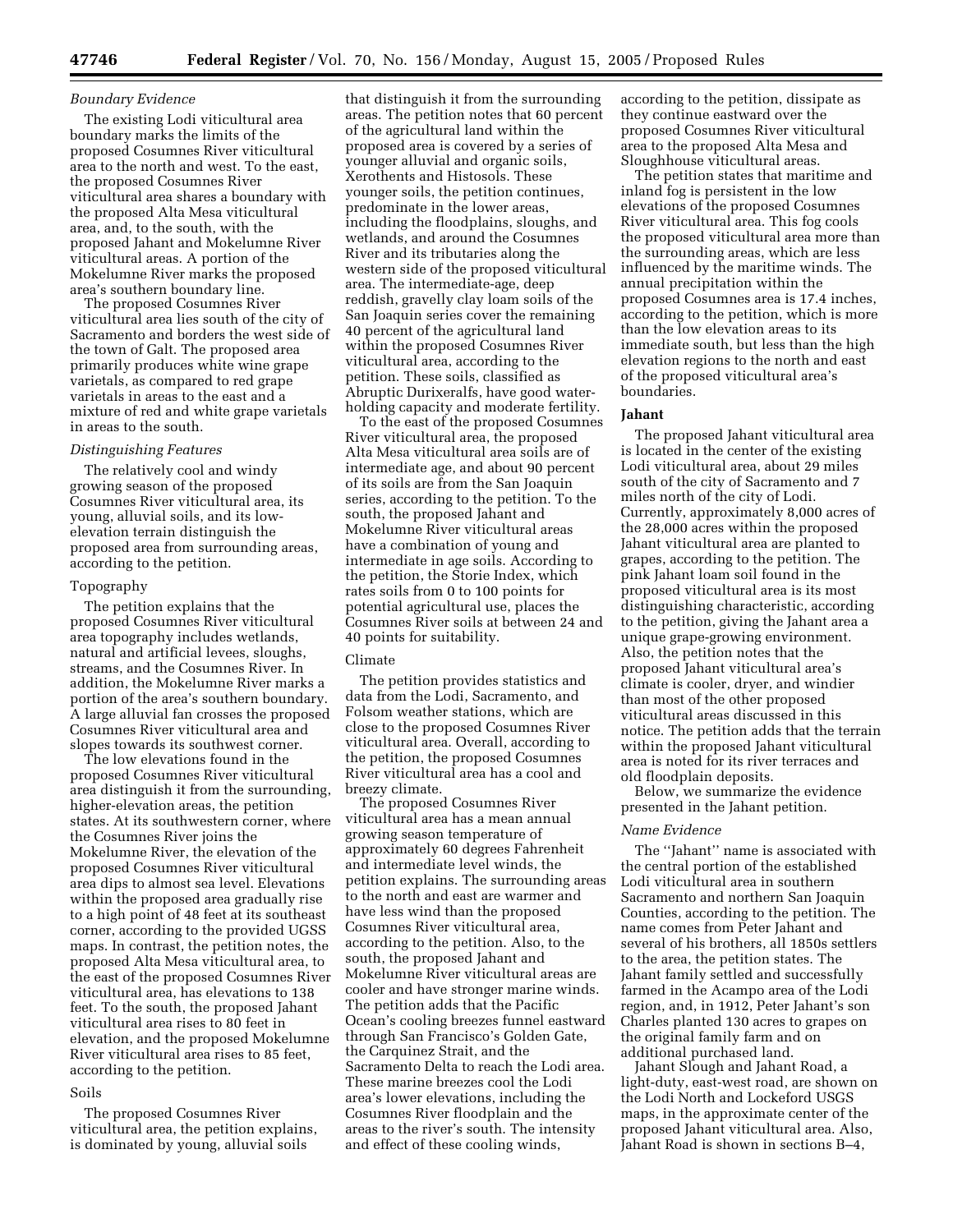B–5, C–5, and C–6 of the Gold Country map, published in April 2002 by the California State Automobile Association. The Jahant Equestrian Center is on Jahant Road, and some area vineyards use Jahant in their names, according to the petition.

## *Boundary Evidence*

The petition states that the unique pink Rocklin-Jahant loam soils found within the proposed Jahant viticultural area and the deep dissections through river deposits left by flooding within the past 20,000 years distinguish the proposed Jahant area from the surrounding proposed viticultural areas. To the south, the proposed Mokelumne River viticultural area has predominantly young, light colored sandy soils, the petition notes, while to the north, the proposed Alta Mesa viticultural area has predominantly intermediate age red soils. The petition states that the boundaries of the proposed Jahant viticultural area encompass the extent of the Jahant soils.

The petition also explains that dissected river terraces and old floodplain deposits, located between Dry Creek and the Mokelumne River, distinguish the proposed Jahant area from the surrounding areas. Dry Creek is part of the northern boundary of the proposed Jahant viticultural area, and the creek flows through its northwest section. The Mokelumne River forms the western boundary of the proposed Jahant area, close to where it joins with the Cosumnes River, according to the provided USGS maps.

# *Distinguishing Features*

# Topography

Elevations in the proposed Jahant viticultural area vary from about 10 feet to 100 feet, according to USGS maps of the area. Also, these elevations rise from the west to the east, increasing toward the Sierra Range. The proposed viticultural area, the petition explains, is dotted with small lakes, sloughs, rivers on the north and west sides, the larger Tracy Lake to the east, and a gas field in the southeast corner. The contours of the area, predominantly river terraces and old, eroded floodplain deposits, the petition continues, have developed from the actions of Dry Creek and the Mokelumne River.

## Soils

The proposed Jahant viticultural area, located primarily between Dry Creek and the Mokelumne River, has distinctive pink Rocklin-Jahant soils that are principally sandy loams and sandy clay loams with massive

structure, thickness, and hardened depth, the petition explains. The soils are classified as Mollic Pelexeralfs. These old soils, the petition continues, have younger sandy surfaces and are generally different in structure, thickness, and depth from the San Joaquin deep reddish, gravelly clay loam soils found north of the proposed Jahant viticultural area. To the south, the petition states, the light sandy loam Tokay and Acampo soils are young, deep and well drained, tend to be granular and crumbly, and of a fine texture without gravel, in contrast to the Jahant soils.

# Climate

The petition provides statistics and data from the Lodi, Sacramento, Folsom, Camp Pardee, and Stockton weather stations, which are close to the proposed Cosumnes River viticultural area. The proposed Jahant viticultural area, the petition comments, has cool climatic characteristics similar to those of the proposed Mokelumne River viticultural area to the south. Both regions, according to the petition, receive the Pacific marine breezes that funnel east from the San Francisco Golden Gate, through the Carquinez Straights, the Sacramento Delta, and into the Lodi area. The petition also notes the cooling effect of persistent valley and coastal fog within the proposed boundaries.

The winds in the proposed Jahant viticultural area are of high intensity and prolonged duration, similar to those of the proposed Mokelumne River viticultural area to the south, the petition states. In contrast, to the north and northeast of the proposed Jahant area, the proposed Alta Mesa and Sloughhouse viticultural areas have less wind intensity and warmer temperatures, according to the petition.

The mean annual temperature of the proposed Jahant viticultural area is 60.1 degrees Fahrenheit, which is lower than the majority of other proposed viticultural areas discussed in this notice, according to the petition. Also, the growing season degree-day annual totals are between 100 and 400 degree days lower than other parts of the Lodi region, except for the proposed Mokelumne River viticultural area to the immediate south. Finally, the Jahant area's annual rainfall is 18.0 inches, which is less than rainfall totals in the other areas of the Lodi region with the exception of proposed Mokelumne River viticultural area.

## **Mokelumne River**

The proposed Mokelumne River viticultural area is in northern San

Joaquin County in the southwestern portion of the existing Lodi viticultural area. According to the petition, the proposed Mokelumne River viticultural area covers 85,700 acres, of which approximately 42,000 acres are vineyards. The young alluvial fan created by the Mokelumne River distinguishes the proposed Mokelumne River viticultural area from the surrounding areas, the petition states. In addition, the distinctively breezy climate of this proposed viticultural area is the coolest within the original Lodi viticultural area, according to the petition.

Below, we summarize the evidence presented in the Mokelumne River petition.

## *Name Evidence*

Historically, the ''Mokelumne'' name is derived from the Miwok Indians and has been translated as ''the place of the fish net,'' according to the petition. Known earlier as the Rio Mokellemos, the present spelling of Mokelumne was set in 1848 by John C. Fremont, as documented in the ''California Place Names,'' by Erwin Gudde, published in 1960 by the University of California Press.

The Mokelumne River, which flows west from the Sierras into the San Joaquin Valley, is shown on a number of USGS maps, including the Lockeford, Lodi North, Bruceville, Thornton, Clements, and Wallace maps. Other maps also show the river, including the Gold Country map published by the California State Automobile Association in April 2002.

#### *Boundary Evidence*

The petition explains that the ''classic, young'' alluvial fan of the Mokelumne River extends east-to-west through the proposed Mokelumne River viticultural area. Given its distinctive geology and topography, the river's alluvial fan contrasts with the geology and topography of the other proposed viticultural areas discussed in this notice and the areas beyond. According to the petition, east of Jack Tone Road, beyond the proposed Mokelumne River viticultural area boundary line, are the older terrace deposits of the proposed Clements Hills viticultural area, while south of the proposed boundary, toward Linden and Farmington, the coarse deposits of the Calaveras River alluvial fan contrast with the sandy loam of the proposed Mokelumne River viticultural area. To the west of Interstate 5, and beyond the original Lodi viticultural area western boundary line, very young organic and inorganic soils dominate the Sacramento Delta region, according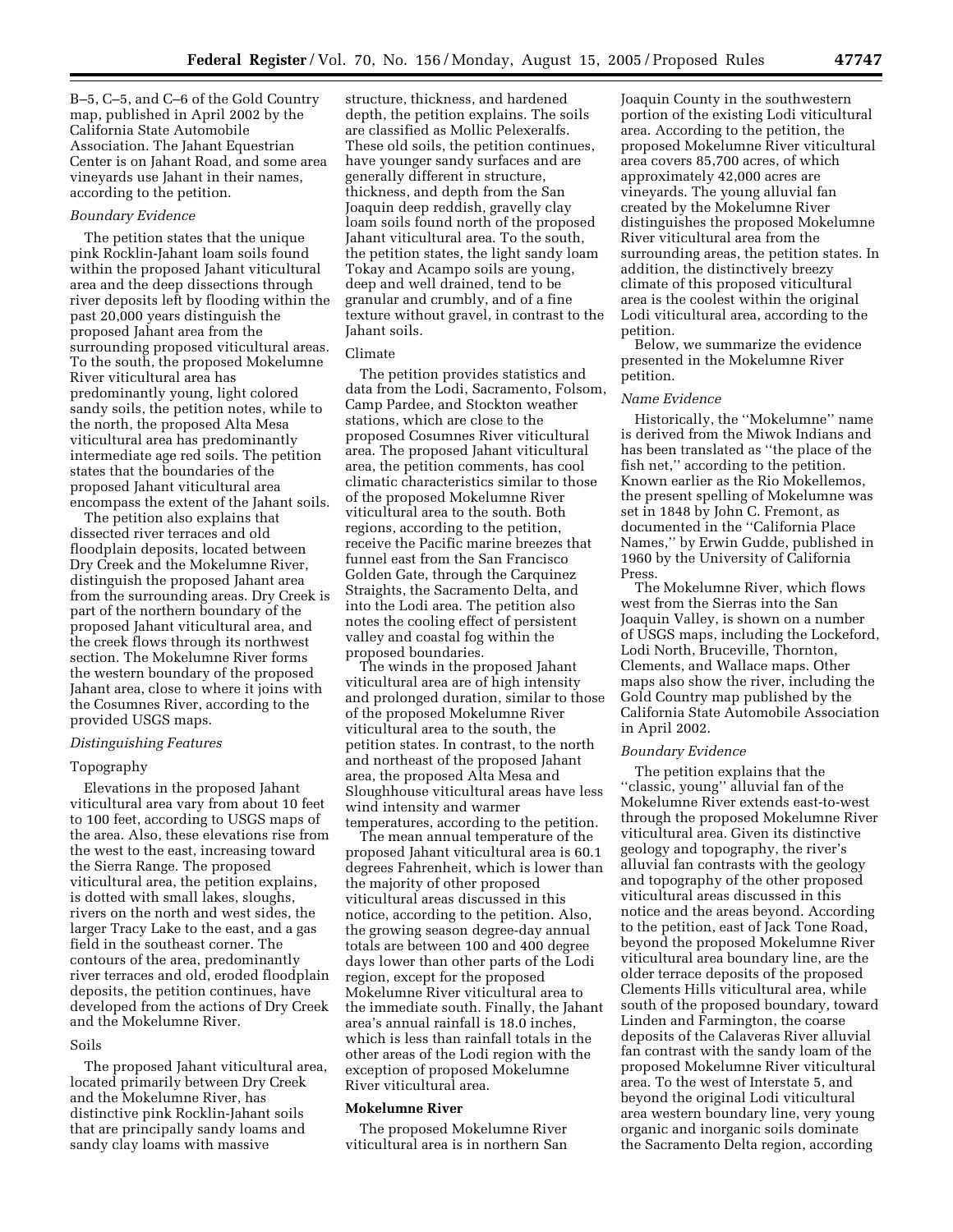to the petition. To the north of the proposed Mokelumne River area boundary line are the older river deposits that distinguish the Jahant region.

# *Distinguishing Features*

# Topography

The Mokelumne River meanders through the northern portion of the proposed Mokelumne River viticultural area, while creeks, sloughs, a canal, and an aqueduct run through its interior. Also, the city of Lodi is located on the south bank of the Mokelumne River in the approximate center of the proposed viticultural area.

The topography of the proposed Mokelumne River viticultural area is dominated by a relatively young alluvial fan over an intermediate age fan, according to the petition. To the east, the fan joins with the older Mokelumne River terrace deposits along Jack Tone Road, which serves as part of the boundary line for proposed viticultural area, the petition notes. The Mokelumne River alluvial fan extends from the higher eastern elevations of the Clements region to the lower elevations along Interstate 5 and Eight Mile Road to the southwest, according to the provided USGS maps and the petition. The USGS maps of the proposed Mokelumne River viticultural area show elevations sloping downward to the west from a high of 100 feet at the northeast corner of the proposed area to a low of 5 feet at its southwest corner.

# Soils

The petition explains that sandy loam Tokay and Acampo soils dominate the proposed Mokelumne River viticultural area. These soils are young, deep and drain well, according to the petition. Also, the soils tend to be granular and crumbly, of a fine texture and without gravel. The sandy loams in the region, the petition describes, are generally between 6 and 12 feet in depth with low moisture holding capacity, especially in the western portion of the proposed area.

# Climate

The petition uses climate statistics and data from the Lodi weather station, which is located near the proposed Mokelumne River viticultural area. The climate of the proposed Mokelumne River viticultural area is the coolest within the existing Lodi viticultural area, the petition explains. The proposed Mokelumne River viticultural area, the petition continues, is the closest of the seven proposed Lodi viticultural areas to the Carquinez

Straights that funnel Pacific Ocean breezes eastward from the Golden Gate, through the Sacramento Delta, to the Lodi area.

The winds in the proposed Mokelumne River viticultural area are of high intensity and prolonged duration, blowing more than 70 percent of the time, the petition states. The winds lose little intensity as they cross the low elevations and flat terrain within the proposed boundaries, according to the petition.

The mean annual temperature within the proposed Mokelumne viticultural area is 60.0 degrees Fahrenheit, which is lower than the other proposed viticultural areas discussed in this notice, according to the petition. Also, the growing season degree-day annual totals are between 50 and 450 degree days lower than those found in the other six proposed Lodi viticultural areas. Rainfall within the proposed Mokelumne River viticultural area is 17.57 inches, which is the lowest of the seven proposed viticultural areas discussed in this notice, the petition states.

# **Sloughhouse**

The proposed Sloughhouse viticultural area is located in southern Sacramento County, approximately 21 miles southeast of the city of Sacramento and 22 miles north of the city of Lodi. Located in the northeastern portion of the existing Lodi viticultural area, approximately 7,000 acres within the 78,800-acre proposed Sloughhouse viticultural area are currently planted to grapes, according to the petition.

The petition states that warmer temperatures, more rain, less fog, higher elevations, and older soils distinguish the proposed Sloughhouse viticultural area from the other proposed viticultural areas discussed in this notice. The proposed Sloughhouse viticultural area, which is also adjacent to the established Sierra Foothills viticultural area (27 CFR 9.120), has rolling plains and hilly terrain that transitions to the Sierra Foothills further east, according to the petition.

Below, we summarize the evidence presented in the Sloughhouse petition.

# *Name Evidence*

The Sacramento Bee newspaper published an article on January 19, 1998, detailing the history of the Sloughhouse region. In the 1850's the Sloughhouse Inn, which gave the region its name, was a popular stagecoach stop. According to the article, the building, rebuilt several times after fires, is a registered California historical landmark. Today, the Sloughhouse Inn

is a restaurant. Modern usage of the Sloughhouse name, according to petition evidence, is also seen in the names of the Sloughhouse Resource Conservation District, the Sloughhouse Fire Protection District, and the Sloughhouse Area Genealogical Society.

The USGS Geographic Names Information System (GNIS) database lists ''Sloughhouse'' as a populated place in Sacramento County, California. The USGS Sloughhouse quadrangle map shows the hamlet of Sloughhouse along State Road 16 on the Township 7 and 8 North line, between Ranges 6 and 7 East. Sloughhouse Road, a secondary road, is shown on the USGS Elk Grove and Sloughhouse maps within the proposed viticultural area boundary lines.

# *Boundary Evidence*

Warmer temperatures, less intense winds, more rainfall, and greater climatic variations distinguish the proposed Sloughhouse viticultural area from the surrounding areas within the Lodi region according to the petition. It adds that elevations within the proposed Sloughhouse viticultural area are generally higher and the soils older than the other surrounding proposed viticultural areas. The distinguishing Sloughhouse terrain and climatic characteristics, the petition explains, make this proposed viticultural area significantly different from the surrounding areas. Red varietals, including Cabernet Sauvignon, Cabernet Franc, Merlot, and Zinfandel, are popular in the Sloughhouse area as they can withstand drought and other climatic variations, the petition states.

The proposed Sloughhouse area's outer boundaries follow a portion of the existing Lodi viticultural area northern and eastern boundary lines, and the proposed area abuts the established Sierra Foothills viticultural area western boundary line. The petition explains that the shared Lodi and Sierra Foothills viticultural areas boundary line, which coincides with the Amador County line, is the logical division between the valley and mountain environments.

## *Distinguishing Features*

#### Topography

The proposed Sloughhouse viticultural area, the petition states, has the most diverse terrain of the seven proposed viticultural areas discussed in this notice. Gently rolling hills, flat creek and river valleys, plains, and an alluvial fan characterize the proposed viticultural area, according to the petition.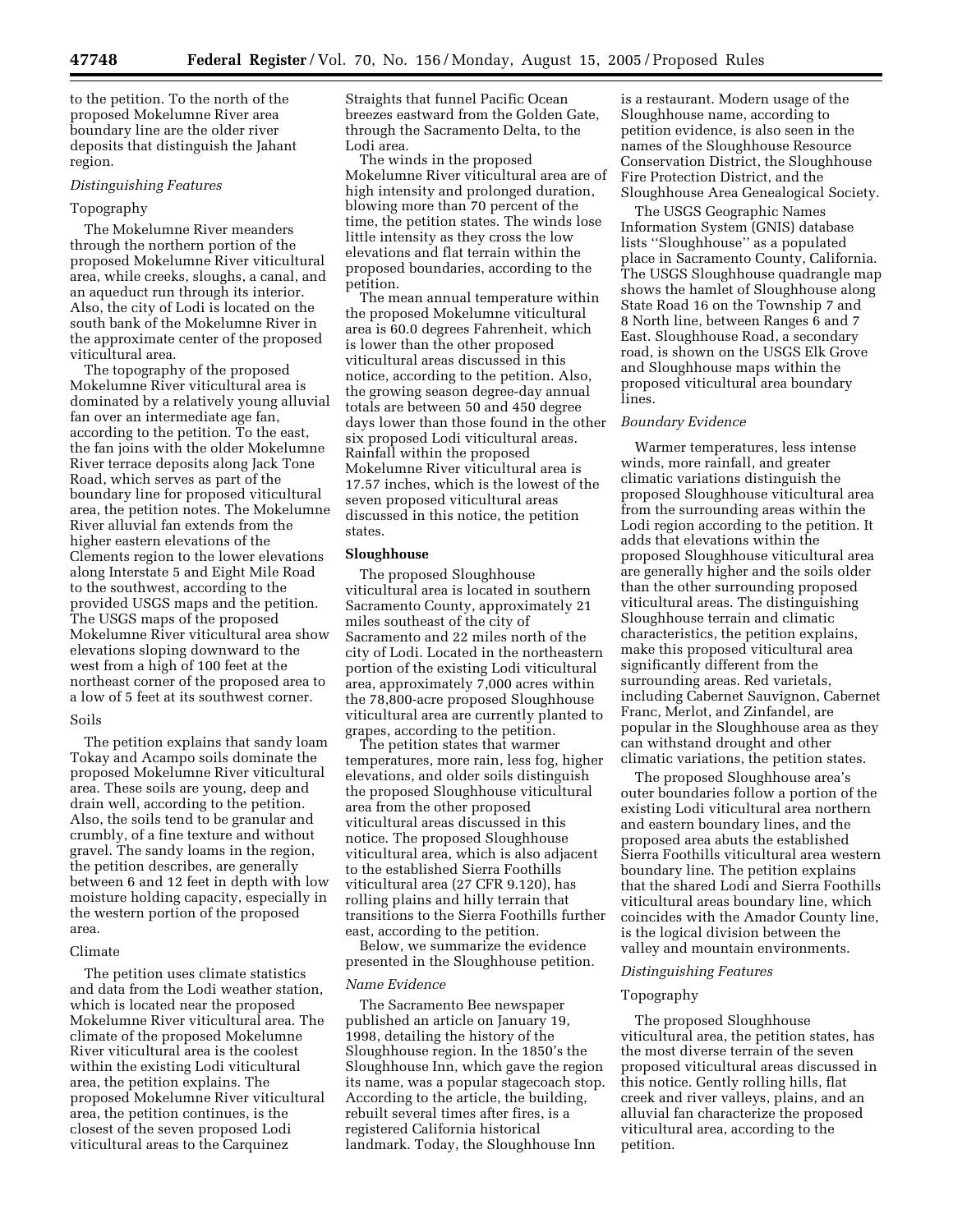The proposed Sloughhouse viticultural area ranges in elevation from a low of 73 feet in its southwest region to a high of 590 feet in its northeast region, according to the provided USGS maps. The northeast region of Sloughhouse, which has the highest elevations in the proposed area, slopes upward and becomes the bedrock-based foothills of the Sierra Range, the petition notes. These higher elevations are similar to Borden Ranch to the south, but contrast with the proposed Alta Mesa viticultural area to the west with its lower elevations of between 35 and 138 feet.

Three significant waterways, the Cosumnes River and its Deer Creek and Laguna tributaries flow west from the Sierra Foothills through the proposed Sloughhouse viticultural area. Deer Creek constitutes the northeastern boundary line of the proposed viticultural area, as noted in the petition's boundary description. Deer Creek, according to USGS maps, then meanders southwesterly through the interior of the proposed Sloughhouse area. The Cosumnes River runs roughly parallel to Deer Creek and through the approximate middle of the proposed Sloughhouse viticultural area. Deer Creek eventually joins the Cosumnes River to the west of the proposed viticultural area. The Laguna forms the south boundary line for the proposed Sloughhouse viticultural area and joins the Cosumnes River and Deer Creek to the west of the proposed area.

# Soils

The petition notes that the predominant soils in the western portion of the proposed Sloughhouse viticultural area are found on an older alluvial fan. Classified as Durixeralfs and Haploxeralfs, the soils series found there include a complex of Redding, Corning, Pentz, and Hadlesville soils, which are generally of low vigor. Older soils, including patches of significantly older soils, are found in the higher eastern elevations of the proposed viticultural area. These older soils formed from sedimentary, metamorphic, and volcanic rock, including Sierra basement granite. Also, the Cosumnes River, Deer Creek, and the Laguna have left older river deposits within the proposed Sloughhouse viticultural area, according to the petition.

## Climate

The petition uses statistics and data from the Lodi, Sacramento and especially the Folsom weather stations, located close to the proposed Sloughhouse viticultural area. The petition explains that the proposed

Sloughhouse viticultural area has a climate distinguishable from the surrounding proposed viticultural areas due to its combination of warm growing season temperatures and heavy winter rains.

The Sloughhouse area, at 61.6 mean annual degrees Fahrenheit, is the warmest of the seven proposed viticultural areas within the established Lodi viticultural area, the petition states. The average growing season degree-day total of the Sloughhouse area, according to the petition, is more than 200 total degree days higher than the Alta Mesa area to the immediate west and 300 total degree days higher than the cooler Borden Ranch and Clements Hills areas to the south.

The proposed Sloughhouse viticultural area, the petition claims, has little marine sea breeze influence as compared to other proposed viticultural areas to the west, which are closer to the Sacramento Delta. Also, the Alta Mesa ''table-top'' landform, to the immediate west, acts as a buffer between the westto-east marine breezes and the proposed Sloughhouse area.

The proposed Sloughhouse viticultural area receives more rain, 23 inches annually according to petition documentation, than the other proposed viticultural areas discussed in this notice. The petition states that to the west of the proposed Sloughhouse area, the proposed Alta Mesa viticultural area averages 18.5 inches annual rainfall, and, to the south, the proposed Borden Ranch viticultural area averages 20 inches annual rainfall. Also, other proposed viticultural areas discussed in this notice average as low as 14 inches of annual rainfall, the petition notes.

In addition, fog is less frequent in the proposed Sloughhouse viticultural area than in the adjacent lower elevation and cooler proposed Alta Mesa viticultural area to the west, the petition states. The upland environment, with less cooling marine influence and warmer temperatures, discourages the formation of fog.

# **Boundary Description**

See the narrative boundary descriptions of the seven petitioned-for viticultural areas in the proposed regulatory texts published at the end of this notice.

# **Maps**

The petitioner provided the required maps for the proposed seven viticultural areas, and we list them below in the appropriate proposed regulatory texts below.

# **Impact on Current Wine Labels**

Part 4 of the TTB regulations prohibits any label reference on a wine that indicates or implies an origin other than the wine's true place of origin. If we establish the proposed ''Jahant'' or ''Sloughhouse'' viticultural areas, the name in question will be recognized as a name of viticultural significance. If we establish the proposed ''Alta Mesa,'' ''Borden Ranch,'' or ''Clements Hills,'' viticultural areas, the full name of the viticultural area in question will be recognized as a name of viticultural significance. On the other hand, we do not believe that any single part of these three proposed viticultural area names standing alone, such as ''Mesa,'' ''Borden,'' or ''Clements'' would have viticultural significance if we establish the viticultural area in question.

If we establish the proposed ''Cosumnes River'' or ''Mokelumne River'' viticultural areas, the full name of the viticultural area in question will be recognized as a name of viticultural significance. In addition, with the establishment of the Cosumnes River or Mokelumne River viticultural areas, the name ''Cosumnes'' or the name ''Mokelumne'' standing alone will be considered a term of viticultural significance because consumers and vintners could reasonably attribute the quality, reputation, or other characteristic of wine made from grapes grown in the proposed Cosumnes River or Mokelumne River viticultural area to the name Cosumnes or the name Mokelumne itself.

We note in this regard that a review of the information contained in the Geographic Names Information System maintained by the USGS, and a general search of relevant Internet Web sites reveal that the ''Cosumnes'' and ''Mokelumne'' names are not used in a variety of different geographic contexts throughout the United States but rather appear to apply in particular to the respective regions in California encompassed by the two proposed viticultural areas. See 27 CFR 4.39(i)(3), which also provides that a name has viticultural significance when determined by a TTB officer.

Therefore, the seven proposed 27 CFR part 9 section texts set forth in this notice specify, respectively, that ''Alta Mesa,'' ''Borden Ranch,'' ''Clements Hills," "Cosumnes River" and ''Cosumnes'' standing alone, ''Jahant,'' ''Mokelumne River'' and ''Mokelumne'' standing alone, and ''Sloughhouse'' are terms of viticultural significance for purposes of part 4 of the TTB regulations. Consequently, wine bottlers using any of those terms in a brand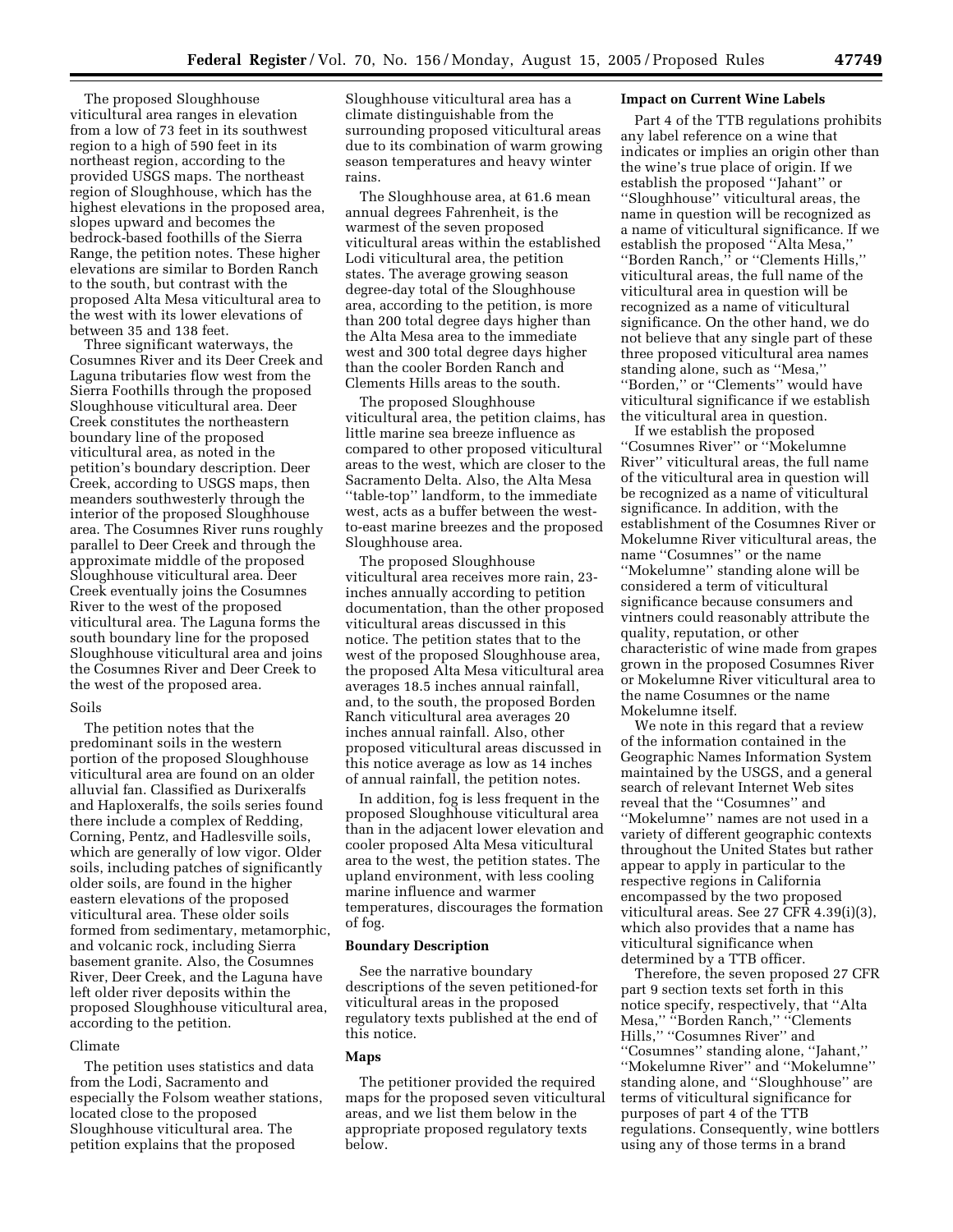name, including a trademark, or in another label reference as to the origin of the wine, will have to ensure that the product is eligible to use the name of the viticultural area in question as an appellation of origin.

For a wine to be eligible to use as an appellation of origin, a viticultural area name or term specified as being viticulturally significant in part 9 of the TTB regulations, at least 85 percent of the grapes used to make the wine must have been grown within the area represented by that name or other term, and the wine must meet the other conditions listed in 27 CFR 4.25(e)(3). If the wine is not eligible to use as an appellation of origin, a viticultural area name or other viticulturally significant term that appears in the brand name, then the label is not in compliance and the bottler must change the brand name and obtain approval of a new label. Similarly, if the viticultural area name or other viticulturally significant term appears in another reference on the label in a misleading manner, the bottler would have to obtain approval of a new label. Accordingly, if a new label or a previously approved label uses one of the viticultural area names or other viticulturally significant terms identified above for a wine that does not meet the 85 percent standard, the new label will not be approved, and the previously approved label will be subject to revocation, once the viticultural area in question is approved.

Different rules apply if a wine has a brand name containing a viticultural area name that was used as a brand name on a label approved before July 7, 1986. See 27 CFR 4.39(i)(2) for details.

We also note that the establishment of any or all of these seven proposed viticultural areas will not affect the established Lodi viticultural area or approved labels using the ''Lodi'' name.

# **Public Participation**

#### *Comments Invited*

We invite comments from interested members of the public on whether we should establish any or all of the seven proposed viticultural areas within the existing Lodi viticultural area. We are also interested in receiving comments on the sufficiency and accuracy of the names, climactic, boundary, and other required information submitted in support of the petitions. Please provide any available specific information in support of your comments. Also, please identify the specific proposed viticultural area or areas that your comments concern.

Because of the potential impact of the establishment of the seven proposed viticultural areas on brand labels that include the words ''Alta Mesa,'' ''Borden Ranch,'' ''Clements Hills,'' ''Cosumnes River'' (or ''Cosumnes'' alone), ''Jahant,'' ''Mokelumne River'' (or ''Mokelumne'' alone), or ''Sloughhouse,'' as discussed above under Impact on Current Wine Labels, we are particularly interested in comments regarding whether there will be a conflict between any of the proposed areas names and currently used brand names. If a commenter believes that a conflict will arise, the comment should describe the nature of that conflict, including any negative economic impact that approval of the proposed viticultural area in question will have on an existing viticultural enterprise. We are also interested in receiving suggestions for ways to avoid any conflicts, for example, by adopting modified or different names for the viticultural area.

## *Submitting Comments*

Please submit your comments by the closing date shown above in this notice. Your comments must include this notice number and your name and mailing address. In addition, please identify the specific proposed viticultural area or areas that your comments concern. Your comments must be legible and written in language acceptable for public disclosure. We do not acknowledge receipt of comments, and we consider all comments as originals. You may submit comments in one of five ways:

• *Mail:* You may send written comments to TTB at the address listed in the **ADDRESSES** section.

• *Facsimile:* You may submit comments by facsimile transmission to 202–927–8525. Faxed comments must—

(1) Be on 8.5- by 11-inch paper; (2) Contain a legible, written signature; and

(3) Be no more than five pages long. This limitation assures electronic access to our equipment. We will not accept faxed comments that exceed five pages.

• *E-mail:* You may e-mail comments to *nprm@ttb.gov.* Comments transmitted by electronic mail must—

(1) Contain your e-mail address; (2) Reference this notice number on

the subject line; and

(3) Be legible when printed on 8.5- by 11-inch paper.

• *Online form:* We provide a comment form with the online copy of this notice on our Web site at *http:// www.ttb.gov/alcohol/rules/index.htm.* Select the ''Send comments via e-mail'' link under this notice number.

• *Federal e-Rulemaking Portal:* To submit comments to us via the Federal e-rulemaking portal, visit *http:// www.regulations.gov* and follow the instructions for submitting comments.

You may also write to the Administrator before the comment closing date to ask for a public hearing. The Administrator reserves the right to determine, in light of all circumstances, whether to hold a public hearing.

## *Confidentiality*

All submitted material is part of the public record and subject to disclosure. Do not enclose any material in your comments that you consider confidential or inappropriate for public disclosure.

#### *Public Disclosure*

You may view copies of this notice, the petition, the appropriate maps, and any comments we receive by appointment at the TTB Library at 1310 G Street, NW., Washington, DC 20220. You may also obtain copies at 20 cents per 8.5- × 11-inch page. Contact our librarian at the above address or by telephone at 202–927–2400 to schedule an appointment or to request copies of comments.

For your convenience, we will post this notice and any comments we receive on this proposal on the TTB Web site. We may omit voluminous attachments or material that we consider unsuitable for posting. In all cases, the full comment will be available in the TTB Library. To access the online copy of this notice and any submitted comments, visit *http://www.ttb.gov/ alcohol/rules/index.htm.* Select the ''View Comments'' link under this notice number to view the posted comments.

## **Regulatory Flexibility Act**

We certify that this proposed regulation, if adopted, would not have a significant economic impact on a substantial number of small entities. The proposed regulation imposes no new reporting, recordkeeping, or other administrative requirement. Any benefit derived from the use of a viticultural area name would be the result of a proprietor's efforts and consumer acceptance of wines from that area. Therefore, no regulatory flexibility analysis is required.

# **Executive Order 12866**

This proposed rule is not a significant regulatory action as defined by Executive Order 12866, 58 FR 51735. Therefore, it requires no regulatory assessment.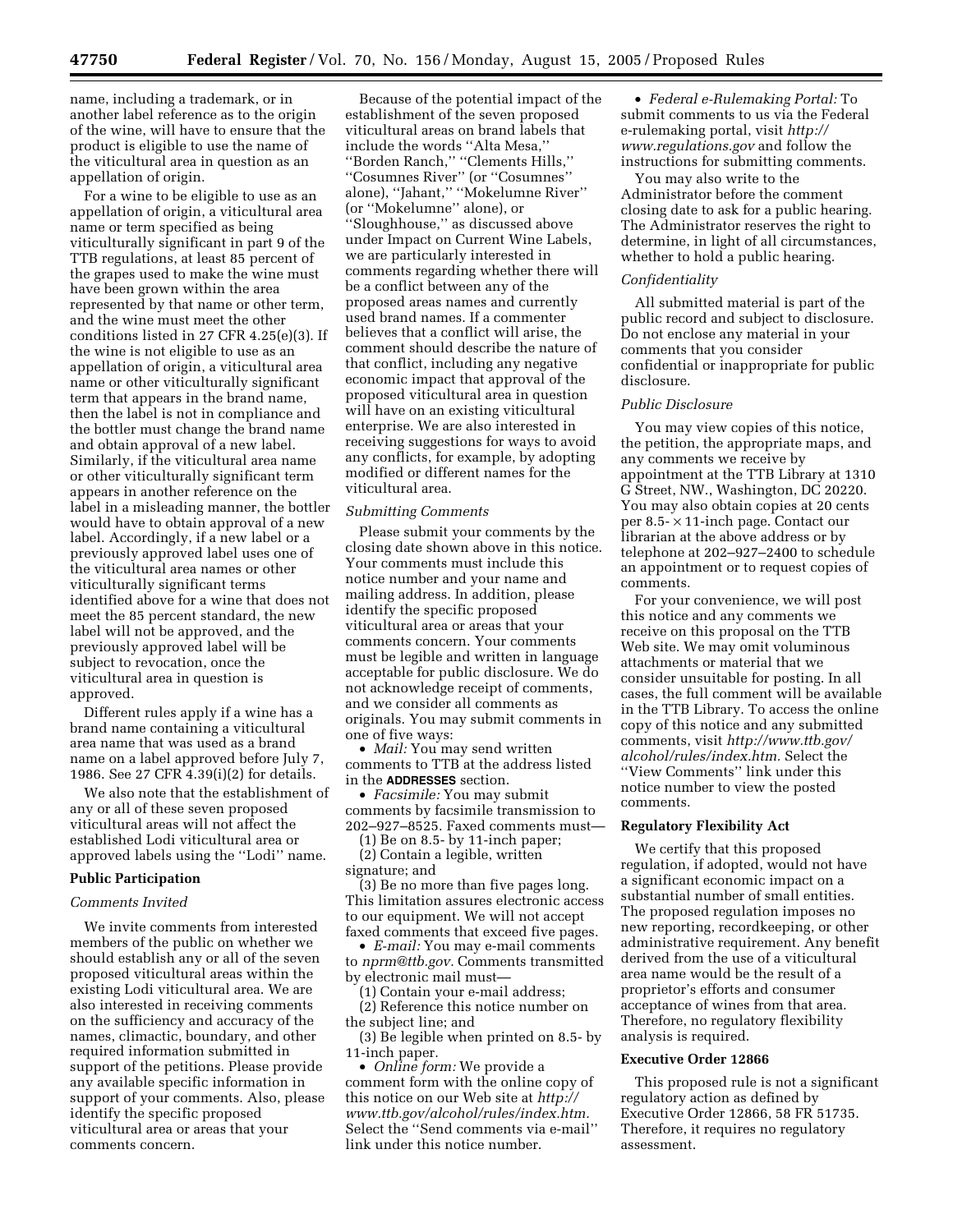# **Drafting Information**

N. A. Sutton and M.D. Hoover of the Regulations and Procedures Division drafted this notice.

#### **List of Subjects in 27 CFR Part 9**

Wine.

# **Proposed Regulatory Amendment**

For the reasons discussed in the preamble, we propose to amend 27 CFR, chapter I, part 9, as follows:

# **PART 9—AMERICAN VITICULTURAL AREAS**

1. The authority citation for part 9 continues to read as follows:

**Authority:** 27 U.S.C. 205.

2. Amend subpart C by adding  $§ 9.$  through  $§ 9.$  to read as follows:

# **Subpart C—American Viticultural Areas**

**§ 9.**ll **Alta Mesa.**  (a) *Name.* The name of the viticultural area described in this section is ''Alta Mesa''. For purposes of part 4 of this chapter, ''Alta Mesa'' is a term of viticultural significance.

(b) *Approved maps.* The seven USGS, 1:24,000 scale, topographic quadrangle maps used to determine the boundaries of the Alta Mesa viticultural area are titled—

(1) North Lodi, Calif., 1968,

photorevised 1976;

(2) Galt, Calif., 1968, photorevised 1980;

(3) Florin, Calif., 1968, photorevised 1980;

(4) Elk Grove, Calif., 1968,

photorevised 1979;

(5) Sloughhouse, Calif., 1968,

photorevised 1980, minor revision 1993; (6) Clay, Calif., 1968, photorevised

1980, minor revision 1993; and (7) Lockeford, Calif., 1968,

photorevised 1979, minor revision 1993. (c) *Boundary.* The Alta Mesa

viticultural area is located in Sacramento County, California, and is entirely within the Lodi viticultural area (27 CFR 9.107). The Alta Mesa viticultural area boundary is as follows:

(1) The beginning point is on the Lodi North map at the intersection of Kost Road and the Southern Pacific railway, section 34, T5N, R6E. From this point, proceed north-northwest 8.7 miles along the Southern Pacific railway to its intersection with State Route 99 at McConnel, section 20, T6N, R6E (Galt Quadrangle), then

(2) Proceed northwest 4.7 miles on State Route 99 to its intersection with Sheldon Road at the northern boundary of section 26, T7N, R5E (Florin Quadrangle); then

(3) Proceed east 5.2 miles on Sheldon Road to its intersection with the Central California Traction railroad at the northern boundary of section 27, T7N, R6E (Elk Grove Quadrangle); then

(4) Proceed southeast 3.85 miles along the Central California Traction railroad to Grant Line Road, then southwest on Grant Line Road to Wilton Road at the hamlet of Sheldon, and then continue southeast on Wilton Road to its intersection with Dillard Road, section 6, T6N, R7E (Elk Grove Quadrangle); then

(5) Proceed northeast 2.6 miles on Dillard Road to its intersection with Lee Shorthorn Road, T7N, R7E (Sloughhouse Quadrangle); then

(6) Proceed southeast 0.9 mile on Lee Shorthorn Road to its intersection with Tavernor Road, T7N, R7E (Sloughhouse Quadrangle); then

(7) Proceed south 0.95 mile on Tavernor Road to its first 90 degree turn to the west (where two unimproved roads join Tavernor Road from the east and south), section 4, T6N, R7E (Sloughhouse Quadrangle); then

(8) Continue due south 1 mile in a straight line to the line's intersection with the 105-foot contour line and an unimproved extension of Blake Road, section 9, T6N, R7E (Sloughhouse Quadrangle);

(9) Proceed west 0.3 mile on the unimproved extension of Blake Road to its intersection with Tavernor Road, section 9, T6N, R7E (Sloughhouse Quadrangle); then

(10) Proceed south 0.7 mile on Tavernor Road to the center of the loop at the end of the road, section 16, T6N, R7E (Sloughhouse Quadrangle); then

(11) Proceed southwest in a straight line for 0.1 mile to the line's intersection with the east end of the landing strip shown in the northwest quadrant of section 16, T6N, R7E (Sloughhouse Quadrangle); then

(12) Proceed west along the landing strip and a line extending from its western end to the line's intersection with Alta Mesa Road on the eastern boundary of section 17, T6N, R7E (Sloughhouse Quadrangle); then

(13) Proceed south 6.1 miles on Alta Mesa Road, crossing State Route 104, to Alta Mesa Road's intersection with Borden Road at the southwest corner of section 9, T5N, R7E (Clay Quadrangle); then

(14) Proceed east 1 mile on Borden Road to its intersection with Alabama Road at the southeast corner of section 9, T5N, R7E (Clay Quadrangle); then

(15) Proceed south 2 miles on Alabama Road to its intersection with Simmerhorn Road at the southeast corner of section 21, T5N, R7E (Clay Quadrangle); then

(16) Proceed east 2 miles on Simmerhorn Road to its intersection with Clay Station Road at the northeast corner of section 26, T5N, R7E (Clay Quadrangle); then

(17) Proceed south 0.5 mile on Clay Station Road to its intersection with Dry Creek, section 26, T5N, R7E (Clay Quadrangle); then

(18) Proceed west-southwest (downstream) 7.8 miles along Dry Creek, crossing over the northwest corner of the Lockeford map, and twice crossing over the southeast corner of the Galt map, to Dry Creek's intersection with Lincoln Way, section 35, T5N, R6E (Lodi North Quadrangle); then

(19) Proceed northwest 0.1 mile on Lincoln Way to its intersection with Kost Road, section 35, T5N, R6E (Lodi North Quadrangle); and

(20) Proceed west 0.3 mile on Kost Road and return to the beginning point at the intersection of Kost Road and the Southern Pacific railway, returning to the beginning point.

#### **§ 9.**ll **Borden Ranch.**

(a) *Name.* The name of the viticultural area described in this section is ''Borden Ranch''. For purposes of part 4 of this chapter, ''Borden Ranch'' is a term of viticultural significance.

(b) *Approved maps.* The six USGS, 1:24,000 scale, topographic quadrangle maps used to determine the boundaries of the Borden Ranch viticultural area are titled—

(1) Lockeford, Calif., 1968,

photorevised 1979, minor revision 1993; (2) Clay, Calif., 1968, photorevised

1980, minor revision 1993; (3) Sloughhouse, Calif., 1968,

photorevised 1980, minor revision 1993; (4) Carbondale, Calif., 1968,

photorevised 1980, minor revision 1993; (5) Goose Creek, Calif., 1968,

photorevised 1980, minor revision 1993; and

(6) Clements, Calif., 1968, minor revision 1993.

(c) *Boundary.* The Borden Ranch viticultural area is located in Sacramento and San Joaquin Counties, California, and is entirely within the Lodi viticultural area (27 CFR 9.107). The Borden Ranch viticultural area boundary is as follows:

(1) The beginning point is on the Lockeford map at the intersection of Liberty Road and Elliott Road at the southwest corner of section 36, T5N, R7E. From the beginning point, proceed north 2 miles on Elliot Road, which becomes Clay Station Road upon crossing the Sacramento-San Joaquin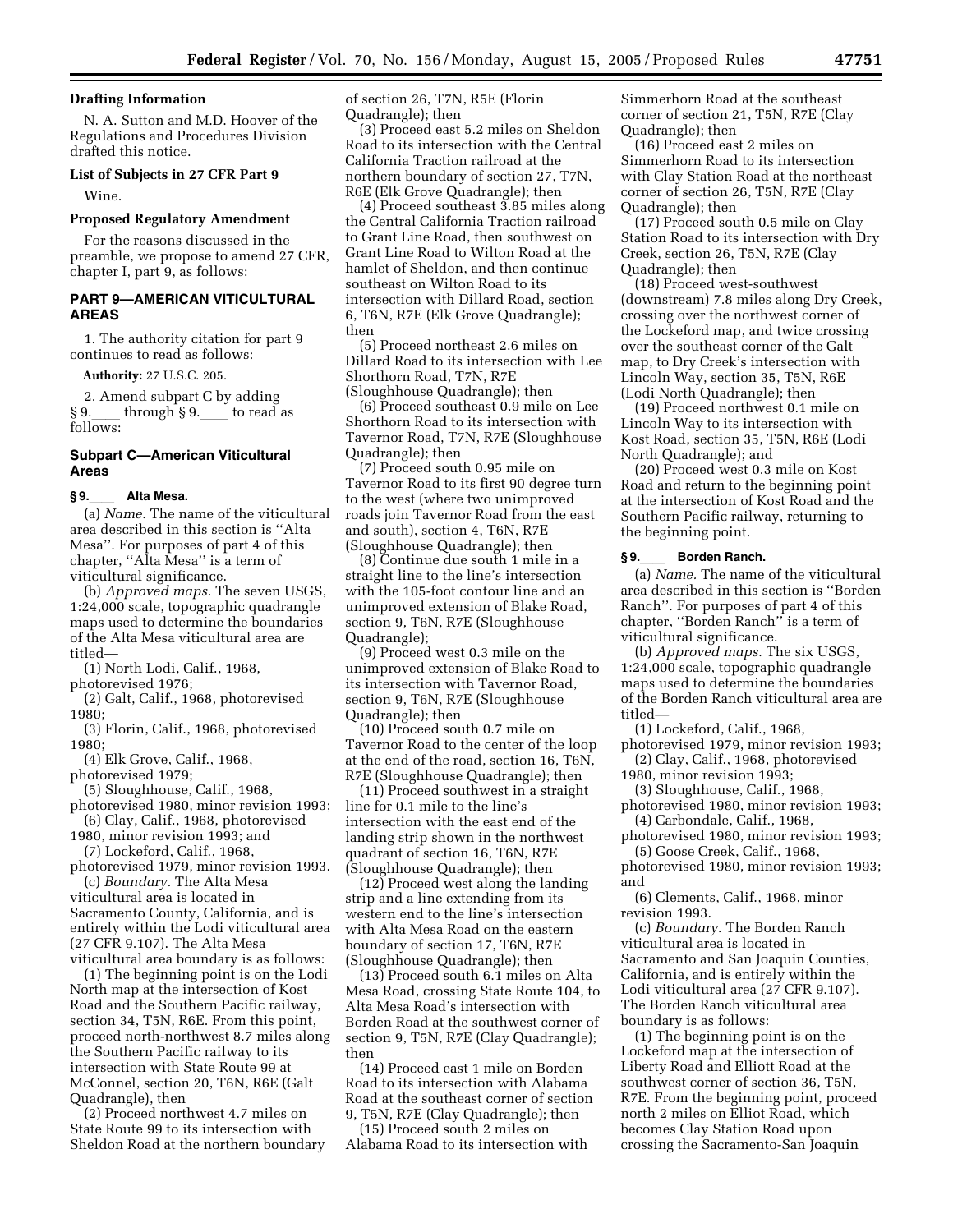County line at Dry Creek, to Clay Station Road's intersection with Simmerhorn Road, at the southeast corner of section 23, T5N, R7E (Clay Quadrangle); then

(2) Proceed west 2 miles on Simmerhorn Road to its intersection with Alabama Road at the southwest corner of section 22, T5N, R7E (Clay Quadrangle); then

(3) Proceed north 2 miles on Alabama Road to its intersection with Borden Road at the northwest corner of section 15, T5N, R7E (Clay Quadrangle); then

(4) Proceed west 1 mile on Borden Road to its intersection with Alta Mesa Road at the southwest corner of section 9, T5N, R7E (Clay Quadrangle); then

(5) Proceed north 1.35 miles on Alta Mesa Road, crossing State Route 104, to Alta Mesa Road's intersection with the Laguna tributary along the western boundary line of section 4, T5N, R7E (Clay Quadrangle); then

(6) Proceed easterly (upstream) about 16.5 miles along the meandering Laguna tributary, crossing over the southeast corner of the Sloughhouse map, to the Laguna's intersection with the Sacramento-Amador County line, 0.75 mile south of the Ione Road, T6N, R9E (Carbondale Quadrangle); then

(7) Proceed south and then southeast about 10.8 miles along the Sacramento-Amador and Sacramento-San Joaquin County lines, crossing over the Goose Creek map, to the County line's intersection with Liberty Road, section 32, T5N, R9E (Clements Quadrangle); and

(8) Proceed west about 9.3 miles west along Liberty Road to its intersection with Elliott Road, returning to the beginning point.

### **§ 9.**ll **Clements Hills.**

(a) *Name.* The name of the viticultural area described in this section is ''Clements Hills''. For purposes of part 4 of this chapter, ''Clements Hills'' is a term of viticultural significance.

(b) *Approved maps.* The six USGS 1:24,000 scale, topographic quadrangle maps used to determine the boundaries of the Clements Hills viticultural area are titled—

- (1) Waterloo, Calif., 1968,
- photoinspected 1978;

(2) Lockeford, Calif., 1968,

photorevised 1979, minor revision 1993; (3) Clements, Calif., 1968, minor

revision 1993;

(4) Wallace, Calif., 1962;

(5) Valley Springs SW., Calif., 1962, photoinspected 1973; and

(6) Linden, Calif., 1968, minor revision 1993.

(c) *Boundary.* The Clements Hills viticultural area is located in San Joaquin County, California, and is

entirely within the Lodi viticultural area (27 CFR 9.107). The Clements Hills viticultural areas boundary is as follows—

(1) The beginning point is on the Waterloo map at the intersection of the Calaveras River and Jack Tone Road, section 31 west boundary line, T3N, R8E. From that point, proceed north 6.9 miles on Jack Tone Road to its intersection with Elliot Road in the village of Lockeford (where Jack Tone Road is known as E. Hammond Street for a short distance), section 30, T4N, R8E (Lockeford Quadrangle); then

(2) Proceed northwest 5.4 miles on Elliott Road, crossing the Mokelumne River, to Elliott Road's intersection with Liberty Road at the northwest corner of section 1, T4N, R7E, (Lockeford Quadrangle); then

(3) Proceed east 9.3 miles on Liberty Road to its junction with the San Joaquin-Amador County line, north of the Camanche Reservoir, section 32, T5N, R9E (Clements Quadrangle); then

(4) Proceed south-southeast 13 miles along the San Joaquin-Amador and San Joaquin-Calaveras County lines, crossing over the Wallace map, to the County line's intersection with the Calaveras River, section 31, T3N, R10E (Valley Springs SW. Quadrangle); and

(5) Proceed southwest (downstream) 14.2 miles along the Calaveras River, crossing over the Linden map, to the river's intersection with Jack Tone Road, returning to the beginning point.

#### **§ 9.**ll **Cosumnes River.**

(a) *Name.* The name of the viticultural area described in this section is ''Cosumnes River''. For purposes of part 4 of this chapter, ''Cosumnes River'' and ''Cosumnes'' are terms of viticultural significance.

(b) *Approved maps.* The six USGS, 1:24,000 scale, topographic quadrangle maps used to determine the boundaries of the Cosumnes River viticultural area are titled—

(1) Bruceville, Calif., 1968,

photorevised 1980;

(2) Florin, Calif., 1968, photorevised 1980;

(3) Elk Grove, Calif., 1968,

photorevised 1979;

(4) Galt, Calif., 1968, photorevised 1980;

(5) Lodi North, Calif., 1968,

photorevised 1976; and

(6) Thornton, Calif., 1978. (c) *Boundary.* The Cosumnes River viticultural area is located in Sacramento County, California, and is entirely within the Lodi viticultural area (27 CFR 9.107). The Cosumnes River viticultural area boundary is as follows—

(1) The beginning point is on the Bruceville map at the intersection of the Mokelumne River and Interstate Highway 5, T5N, R5E. From that point, north 8.5 miles along Interstate 5 to its intersection with an unnamed light duty road, locally known to the west of Franklin as Hood-Franklin Road, section 18, T6N, R5E (Florin Quadrangle); then

(2) Proceed east 1.2 miles straight on Hood-Franklin Road to its intersection with Franklin Boulevard in the village of Franklin, section 17, T6N, R5E (Florin Quadrangle); then

(3) Proceed north 4.3 miles on Franklin Boulevard to its intersection with Sims Road on the west and Sheldon Road to the east at the northwest corner of section 28, T7N, R5E (Florin Quadrangle); then

(4) Proceed east 2.4 miles on Sheldon Road to its intersection with State Route 99 at the northern boundary section 26, T7N, R5E (Florin Quadrangle); then

(5) Then proceed south-southeast 6 miles on State Route 99, crossing over the Elk Grove map, to the road's intersection with the Southern Pacific railway line at McConnell, section 20, T6N, R6E (Galt Quadrangle); then

(6) Proceed south-southeast 8.7 miles along the Southern Pacific railway line to its intersection with Kost Road, section 34, T5N, R6E (Lodi North Quadrangle); then

(7) Proceed west and then north 3.8 miles on Kost Road to its intersection with New Hope Road, T5N, R6E (Lodi North Quadrangle); then

(8) Proceed west then south 2.8 miles on New Hope Road to its intersection with the Mokelumne River and the Sacramento-San Joaquin County line, T5N, R5E (Thornton Quadrangle); and

(9) Proceed northerly then westerly (downstream) for about 2.7 miles along the meandering Mokelumne River to its intersection with Interstate 5, returning to the beginning point.

**§ 9.**ll **Jahant.**  (a) *Name.* The name of the viticultural area described in this section is ''Jahant''. For purposes of part 4 of this chapter, ''Jahant'' is a term of viticultural significance.

(b) *Approved maps.* The five USGS, 1:24000 scale, topographic quadrangle maps used to determine the boundaries of the Jahant viticultural area are titled—

(1) Lodi North, Calif., 1968,

photorevised 1976;

(2) Thornton, Calif., 1978;

(3) Galt, Calif., 1968, photorevised 1980;

(4) Lockeford, Calif., 1968,

photorevised 1979; and (5) Clay, Calif., 1968, photorevised

1980, minor revision 1993.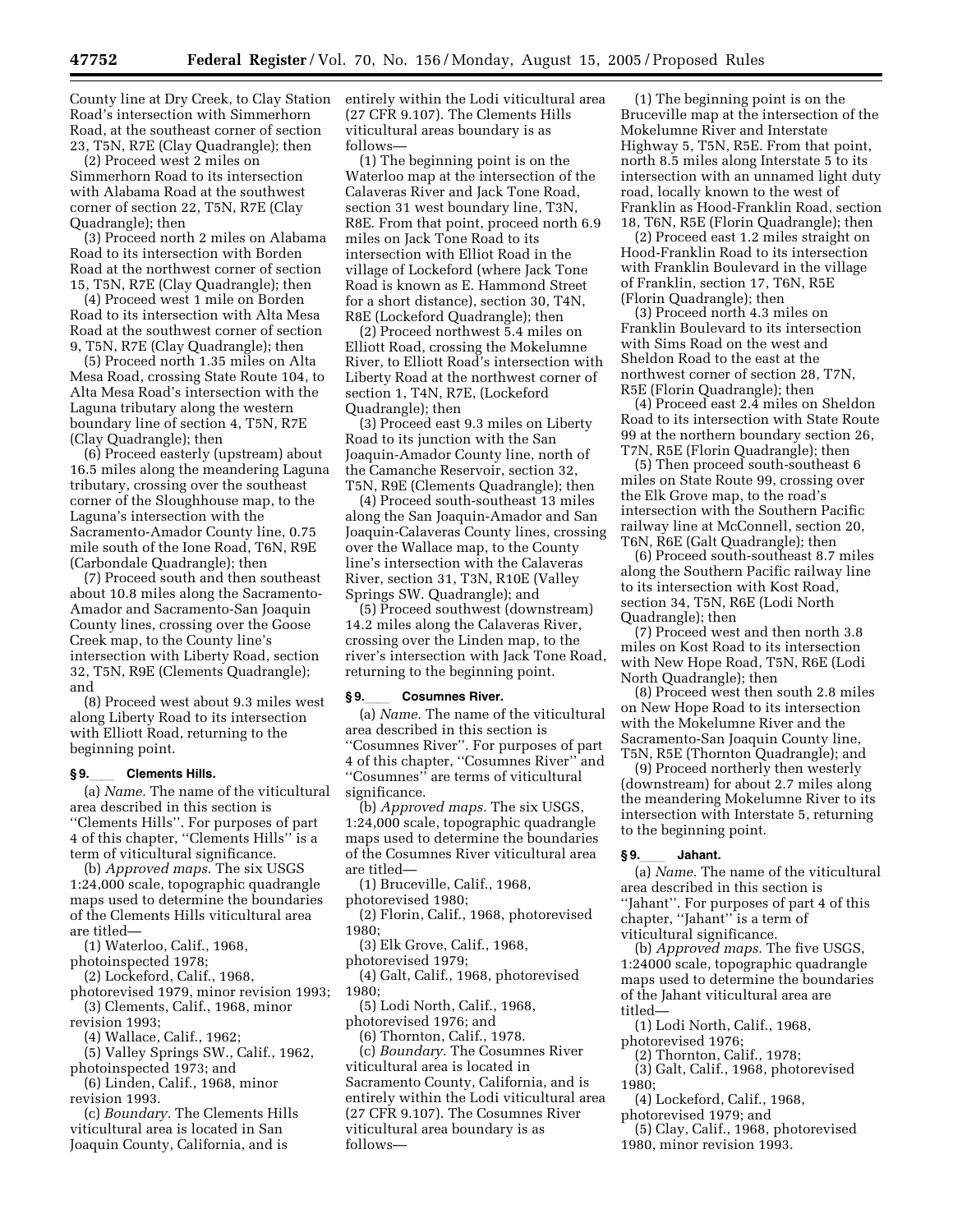(c) *Boundary.* The Jahant viticultural area is located in Sacramento and San Joaquin Counties, California, and is entirely with the Lodi viticultural area (27 CFR 9.107). The Jahant viticultural area boundary is as follows—

(1) The beginning point is on the Lodi North map at the intersection of Peltier Road and the Mokelumne River, section 16 south boundary line, T4N, R6E. From the beginning point, proceed westerly (downstream) 6.7 miles along the Mokelumne River to its intersection with New Hope Road, about 0.7 mile north of the village of Thornton, T5N, R5E (Thornton Quadrangle); then

(2) Proceed north then east for 3 miles on New Hope Road to its intersection with Kost Road, T5N, R6E (Lodi North Quadrangle); then

(3) Proceed south then east for 4.1 miles on Kost Road to its intersection with Lincoln Way, section 35, T5N, R6E (Lodi North Quadrangle); then

(4) Proceed southeast 0.15 mile on Lincoln Way to its intersection with Dry Creek, section 35, T5N, R6E (Lodi North Quadrangle); then

(5) Proceed easterly (upstream) 7 miles along Dry Creek, crossing twice over and back at the southeast corner of the Galt map, and then crossing over the northwest corner of the Lockeford map, to Dry Creek's intersection with Elliott Road, section 26, T5N, R7E (Clay Quadrangle); then

(6) Proceed south 4.5 miles on Elliott Road to its intersection with Peltier Road at the southeast corner of section 14, T4N, R7E (Lockeford Quadrangle); and

(7) Proceed west 8.3 miles on Peltier Road to its intersection with the Mokelumne River, returning to the beginning point.

## §9.\_\_\_\_ Mokelumne River.

(a) *Name.* The name of the viticultural area described in this section is ''Mokelumne River''. For purposes of part 4 of this chapter, ''Mokelumne River'' and ''Mokelumne'' are terms of viticultural significance.

(b) *Approved maps.* The seven USGS, 1:24,000 scale, topographic quadrangle maps used to determine the boundaries of the Mokelumne River viticultural area are titled—

(1) Lodi South, Calif., 1968,

photorevised 1976;

(2) Terminous, Calif., 1978, minor revision 1993;

(3) Thornton, Calif., 1978;

(4) Bruceville, Calif., 1968,

photorevised 1980;

(5) Lodi North, Calif., 1968, photorevised 1976;

(6) Lockeford, Calif., 1968,

photorevised 1979, minor revision 1993; and

(7) Waterloo, Calif., edition of 1968, photoinspected 1978.

(c) *Boundary.* The Mokelumne River viticultural area is located in San Joaquin County, California, and is entirely within the Lodi viticultural area (27 CFR 9.107). The Mokelumne River viticultural area boundary is as follows—

(1) The beginning point is on the Lodi South map at the intersection of Eightmile Road and Interstate 5, section 36 south boundary line, T3N, R5E. From the beginning point, proceed northnorthwest 14.7 miles on Interstate 5, crossing over the Terminous and Thornton maps, to the Interstate's intersection with the Mokelumne River, T5N, R6E (Bruceville Quadrangle); then

(2) Proceed southeast (upstream) 5 miles along the meandering Mokelumne River to its intersection with Peltier Road, section 16, T4N, R6E (Lodi North Quadrangle); then

(3) Proceed east 8.3 miles along Peltier Road to its intersection with Elliott Road at the northeast corner of section 23, T4N, R7E (Lockeford Quadrangle); then

(4) Proceed south then southeast 2.3 miles on Elliott Road to its intersection with Jack Tone Road in the village of Lockeford (where Jack Tone Road is known as E. Hammond Street for a short distance), section 30, T4N, R8E (Lockeford Quadrangle); then

(5) Proceed south 6.7 miles on Jack Tone Road to its intersection with the Calaveras River, section 36 east boundary line, T3N, R7E (Waterloo Quadrangle); then

(6) Proceed southwesterly (downstream) 0.9 mile along the meandering Calaveras River to its intersection with Eightmile Road, section 36 south boundary line, T3N, R7E (Waterloo Quadrangle); and

(7) Proceed west 8.6 miles on Eightmile Road to its intersection with Interstate 5, returning to the beginning point.

**§ 9.**ll **Sloughhouse.**  (a) *Name.* The name of the viticultural area described in this section is ''Sloughhouse''. For purposes of part 4 of this chapter, ''Sloughhouse'' is a term of viticultural significance.

(b) *Approved maps.* The six USGS, 1:24,000 scale, topographic quadrangle maps used to determine the boundaries of the Sloughhouse viticultural area are titled—

(1) Clay, Calif., 1968, photorevised 1980, minor revision 1993;

(2) Sloughhouse, Calif., 1968,

photorevised 1980, minor revision 1993; (3) Elk Grove, Calif., 1968,

photorevised 1979;

(4) Buffalo Creek, Calif., 1967, photorevised 1980;

(5) Folsom SE, Calif., 1954, photorevised 1980; and

(6) Carbondale, Calif., 1968,

photorevised 1980, minor revision 1993. (c) *Boundary.* The Sloughhouse viticultural area is located in Sacramento County, California, and is entirely within the Lodi viticultural area (27 CFR 9.107). The Sloughhouse viticultural area boundary is as follows—

(1) The beginning point is on the Clay map at the intersection of the Laguna estuary and Alta Mesa Road, on the western boundary of section 4, T5N, R7E. From the beginning point, proceed north 4.8 miles on Alta Mesa Road to the road's intersection with a line drawn due west from the western end of the landing strip shown in the northwestern quadrant of section 16, T6N, R7E (Sloughhouse Quadrangle); then

(2) Proceed east 0.5 mile east to the eastern end of the landing strip, section 16, T6N, R7E (Sloughhouse Quadrangle); then

(3) Proceed northeast in a straight line 0.1 mile to the center of the loop at the south end of Tavernor Road, section 16, T6N, R7E (Sloughhouse Quadrangle); then

(4) Proceed north 0.75 mile on Tavernor Road to its intersection with Blake Road, section 9, T6N, R7E (Sloughhouse Quadrangle); then

(5) Proceed east 0.5 mile on the unimproved extension of Blake Road to its intersection with the 105-foot elevation line, section 9, T6N, R7E (Sloughhouse Quadrangle); then

(6) Proceed due north about 0.85 mile to the 90 degree turn in Tavernor Road and continue north about 0.9 mile on Tavernor Road to its intersection with Lee Shorthorn Road, T7N, R7E, (Sloughhouse Quadrangle); then

(7) Proceed northwest 0.9 mile on Lee Shorthorn Road to intersection with Dillard Road, T7N, R7E (Sloughhouse Quadrangle); then

(8) Proceed southwest about 2.6 miles on Dillard Road to its intersection with Wilton Road at the hamlet of Dillard, section 6, T6N, R7E (Elk Grove Quadrangle); then

(9) Proceed northwest 3.1 miles on Wilton Road to its intersection with Grant Line Road at the hamlet of Sheldon, section 27, T7N, R6E (Elk Grove Quadrangle); then

(10) Proceed northwest on Grant Line Road to its intersection with State Route 16 (Jackson Road), section 33, T8N, R7E (Buffalo Creek Quadrangle); then

(11) Proceed east-southeast 1.6 miles on State Route 16 to its intersection with Deer Creek at BM 108 near